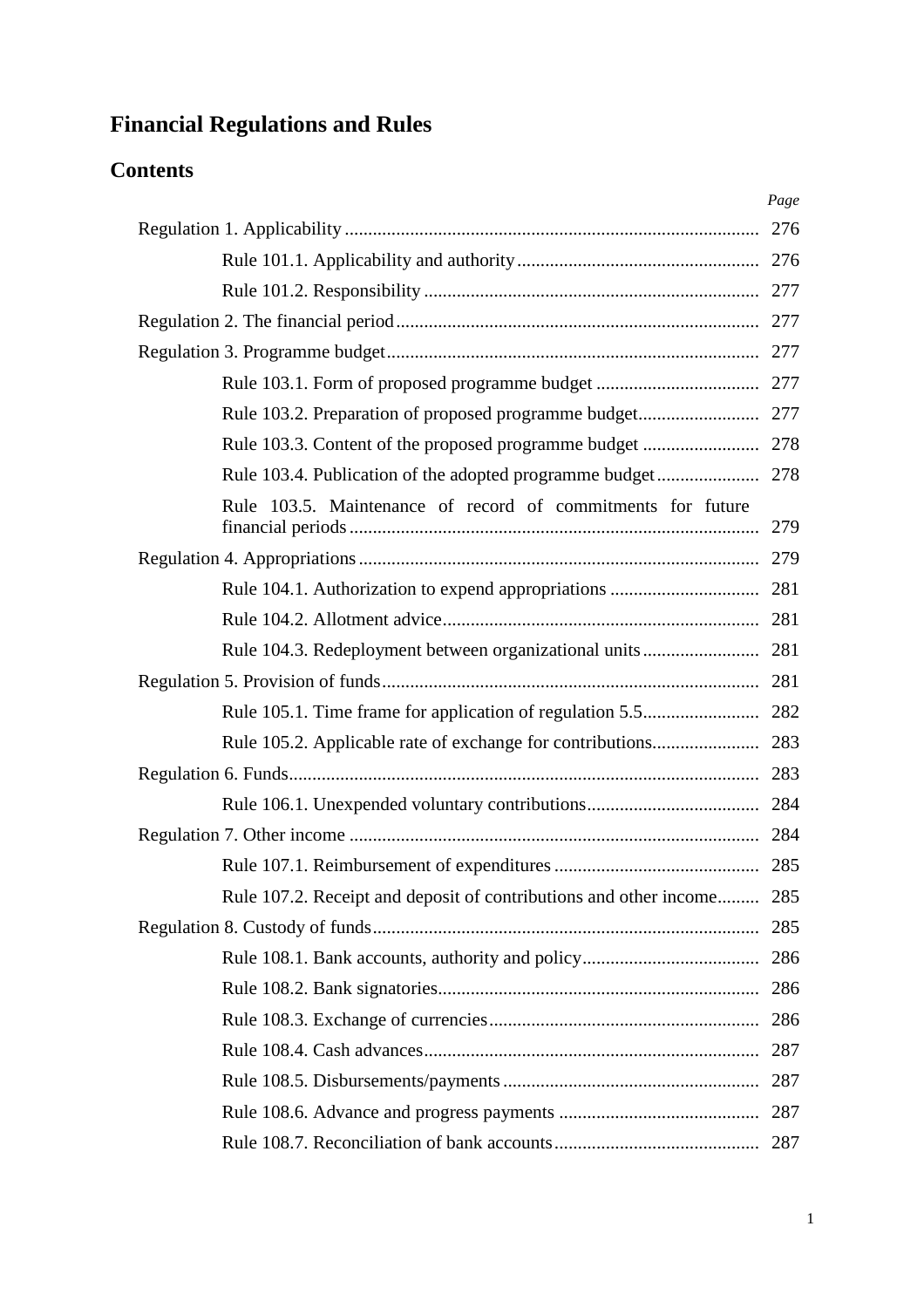| Rule 110.7. Review, re-obligation and cancellation of obligations  292   |     |
|--------------------------------------------------------------------------|-----|
|                                                                          |     |
|                                                                          |     |
|                                                                          |     |
|                                                                          |     |
|                                                                          |     |
|                                                                          |     |
|                                                                          |     |
|                                                                          |     |
|                                                                          |     |
| Rule 110.17. Exceptions to the use of formal methods of solicitation 296 |     |
|                                                                          | 297 |
|                                                                          |     |
| Rule 110.20. Authority and responsibility on property management 298     |     |
|                                                                          |     |
|                                                                          |     |
|                                                                          |     |
|                                                                          |     |
|                                                                          |     |
|                                                                          |     |
|                                                                          | 299 |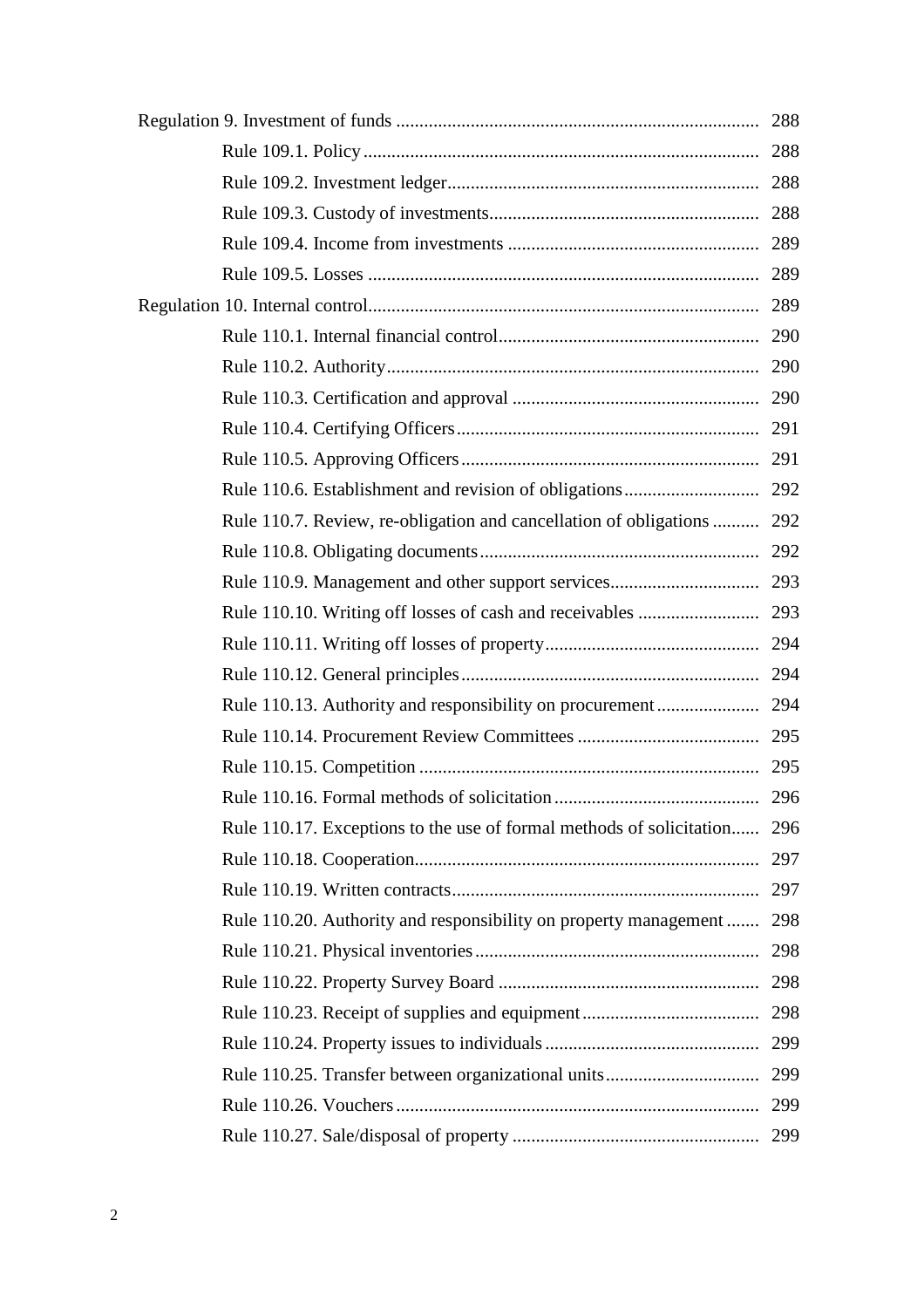|       |                                                                        | 300 |
|-------|------------------------------------------------------------------------|-----|
|       |                                                                        |     |
|       |                                                                        |     |
|       |                                                                        |     |
|       |                                                                        |     |
|       |                                                                        |     |
|       |                                                                        |     |
|       | Rule 111.7. Accounting for commitments against future financial        | 302 |
|       |                                                                        |     |
|       |                                                                        |     |
|       |                                                                        |     |
|       |                                                                        |     |
|       |                                                                        |     |
|       |                                                                        |     |
| Annex |                                                                        |     |
|       | Additional terms of reference governing the audit of the International | 305 |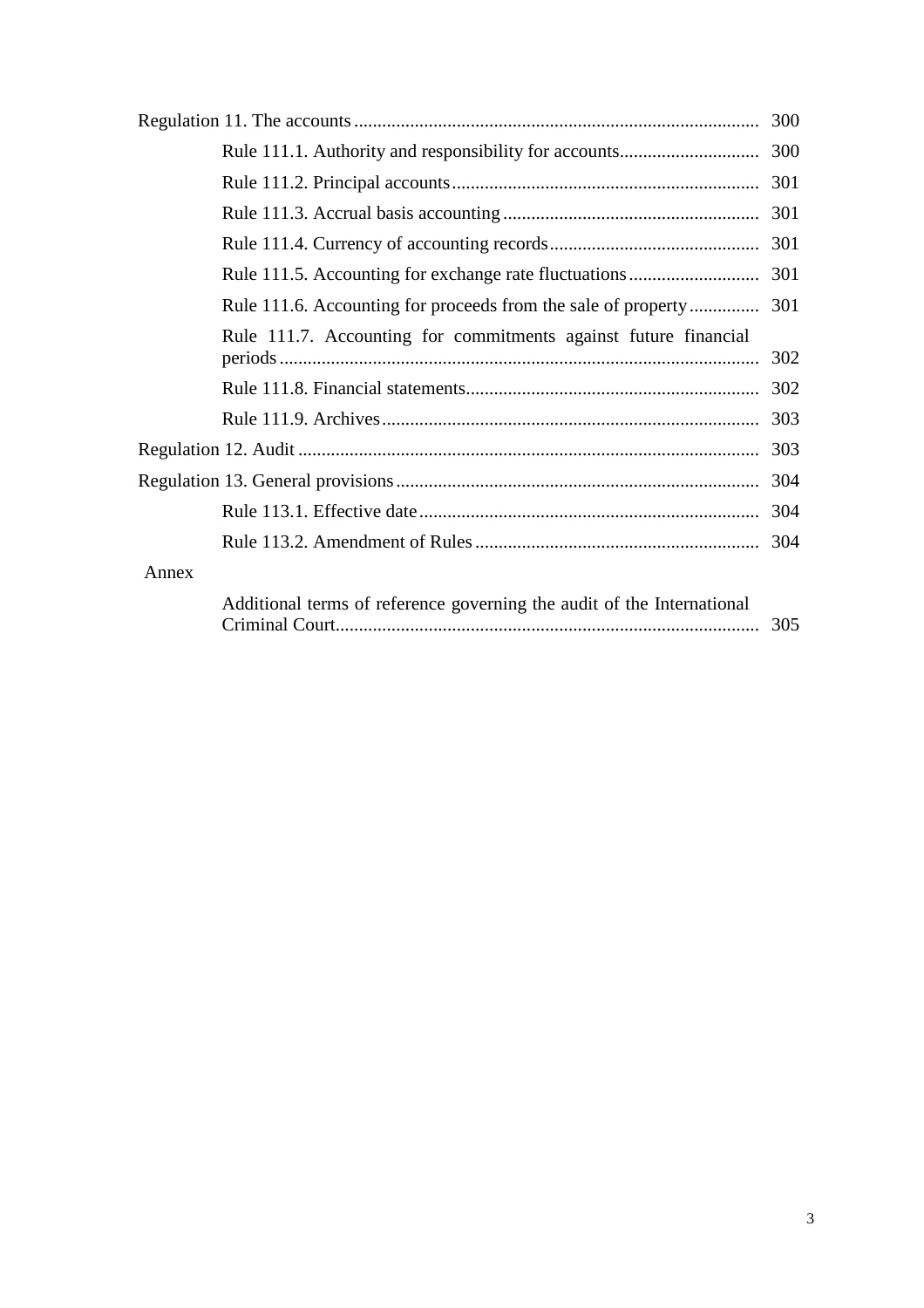# **Regulation 1 Applicability**

1.1 These Regulations shall govern the financial administration of the International Criminal Court.

1.2 For the purposes of these Regulations:

 (a) "Assembly of States Parties" means the Assembly of States Parties to the Rome Statute of the International Criminal Court, adopted at Rome on 17 July 1998;

 (b) "Committee on Budget and Finance" means the Committee established as such by the Assembly of States Parties;

(c) "Court" means the International Criminal Court;

- (d) "Presidency" means the Presidency of the International Criminal Court;
- (e) "Registrar" means the Registrar of the International Criminal Court;

 (f) "Rome Statute" means the Rome Statute of the International Criminal Court, adopted at Rome on 17 July 1998.

1.3 The Assembly of States Parties shall establish detailed financial rules and procedures in order to ensure effective financial administration and the exercise of economy.

1.4 These Regulations shall be implemented in a manner consistent with the responsibilities of the Prosecutor and of the Registrar as set out in articles 42, paragraph 2, and 43, paragraph 1, of the Rome Statute. The Prosecutor and the Registrar shall cooperate, taking into account the independent exercise by the Prosecutor of his or her functions under the Statute.

# **Applicability, authority and responsibility**

### **Rule 101.1**

**Applicability and authority** 

 **(a) These Rules are in complement to, and limited by the Financial Regulations. They shall govern all the financial administration of the Court, except as may otherwise explicitly be provided by the Assembly of States Parties, or specifically exempted therefrom by the Registrar.** 

 **(b) In his/her capacity as principal administrative officer of the Court, the Registrar shall be responsible and accountable for ensuring that these Rules are administered in a coherent manner by all organs of the Court, including through appropriate institutional arrangements with the Office of the Prosecutor with regard to management and administrative functions falling under the authority of that Office by virtue of article 42, paragraph 2, of the Rome Statute.** 

 **(c) In the application of the Financial Regulations and Rules, officials shall be guided by the principles of effective financial administration and the exercise of economy.** 

 **(d) To ensure the application of these principles, the Registrar, or respectively the Prosecutor in areas falling under his/her authority by virtue of article 42, paragraph 2, of the Rome Statute, may issue such instructions or establish such procedures as he/she may deem necessary for the administration of these Rules.**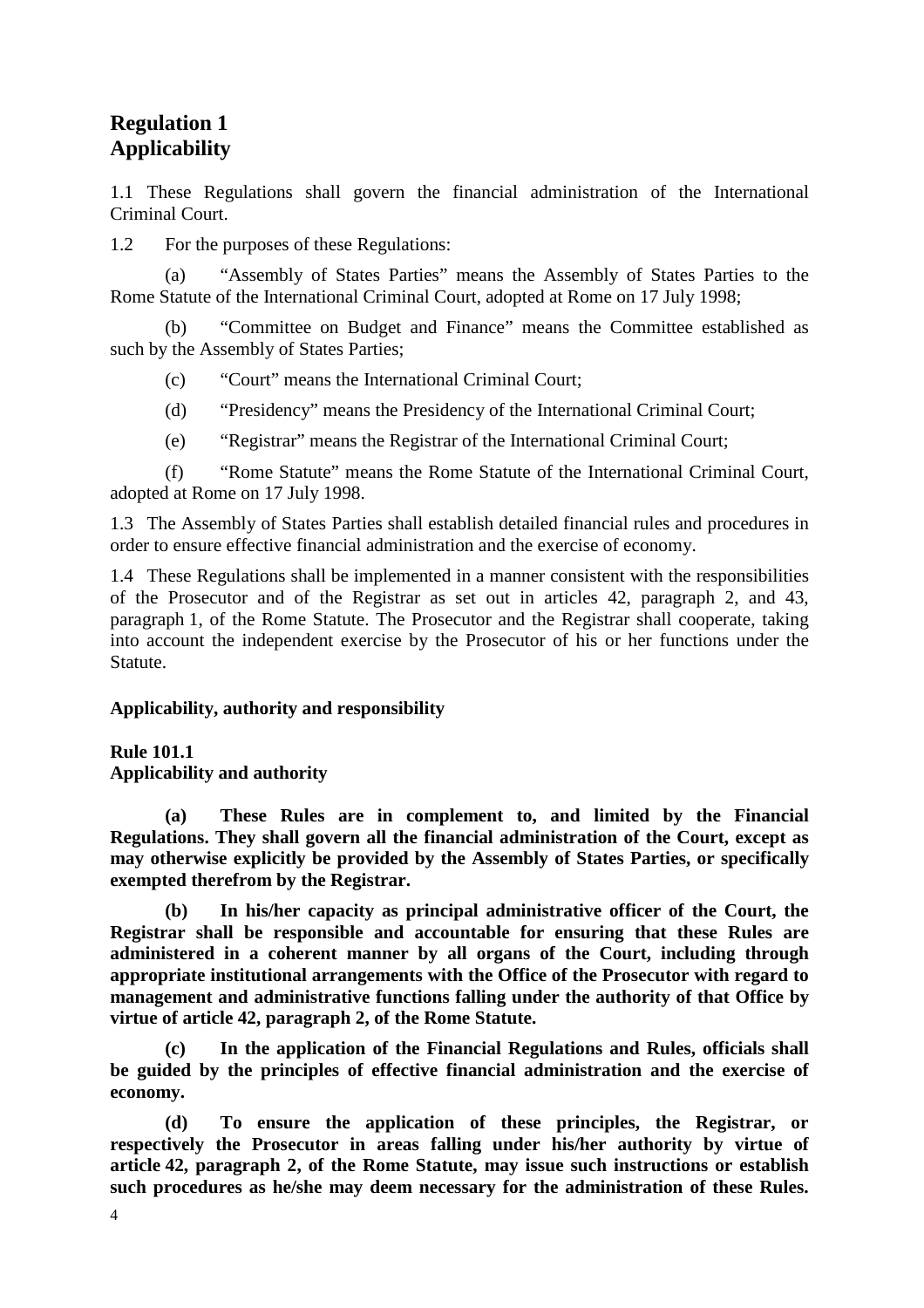**He/she may delegate, by administrative instruction, authority for specific aspects of the Financial Regulations and Rules. These administrative instructions will state whether the delegated official may, in turn, assign aspects of this authority to other officials.** 

**Rule 101.2 Responsibility** 

 **All Court staff have the responsibility to comply, in the course of their official duties, with the Financial Regulations and Rules, and with administrative instructions which may be issued in connection therewith. Any staff member contravening the Financial Regulations and Rules or any instructions issued in connection therewith may be held personally accountable and financially liable for the consequences of such contraventions.** 

# **Regulation 2 The financial period**

2.1 The financial period shall consist initially of one calendar year unless otherwise decided by the Assembly of States Parties for the first-year budget of the Court. The Assembly of States Parties shall keep under review the financial period.

# **Regulation 3 Programme budget**

3.1 The proposed programme budget for each financial period shall be prepared by the Registrar in consultation with the other organs of the Court referred to in article 34, subparagraphs (a) and (c), of the Rome Statute. The proposed programme budget shall be divided into parts, sections and, as appropriate, programme support, in accordance with the relevant articles of the Statute. The proposed programme budget shall include funding for the expenses of the Assembly of States Parties, including its Bureau and subsidiary bodies.

3.2 The proposed programme budget shall cover income and expenditures for the financial period to which they relate and shall be presented in the currency of the statutory headquarters of the Court.

# **Presentation, content and methodology**

**Rule 103.1** 

**Form of proposed programme budget** 

 **The proposed programme budget, both for income and expenditures, shall be prepared in such form as the Assembly of States Parties may prescribe.**

**Rule 103.2** 

**Preparation of proposed programme budget** 

**1. The Registrar shall ask the Office of the Prosecutor and relevant Heads of organizational units of other organs of the Court to prepare programme budget proposals for the following financial period at such times and in such detail as the**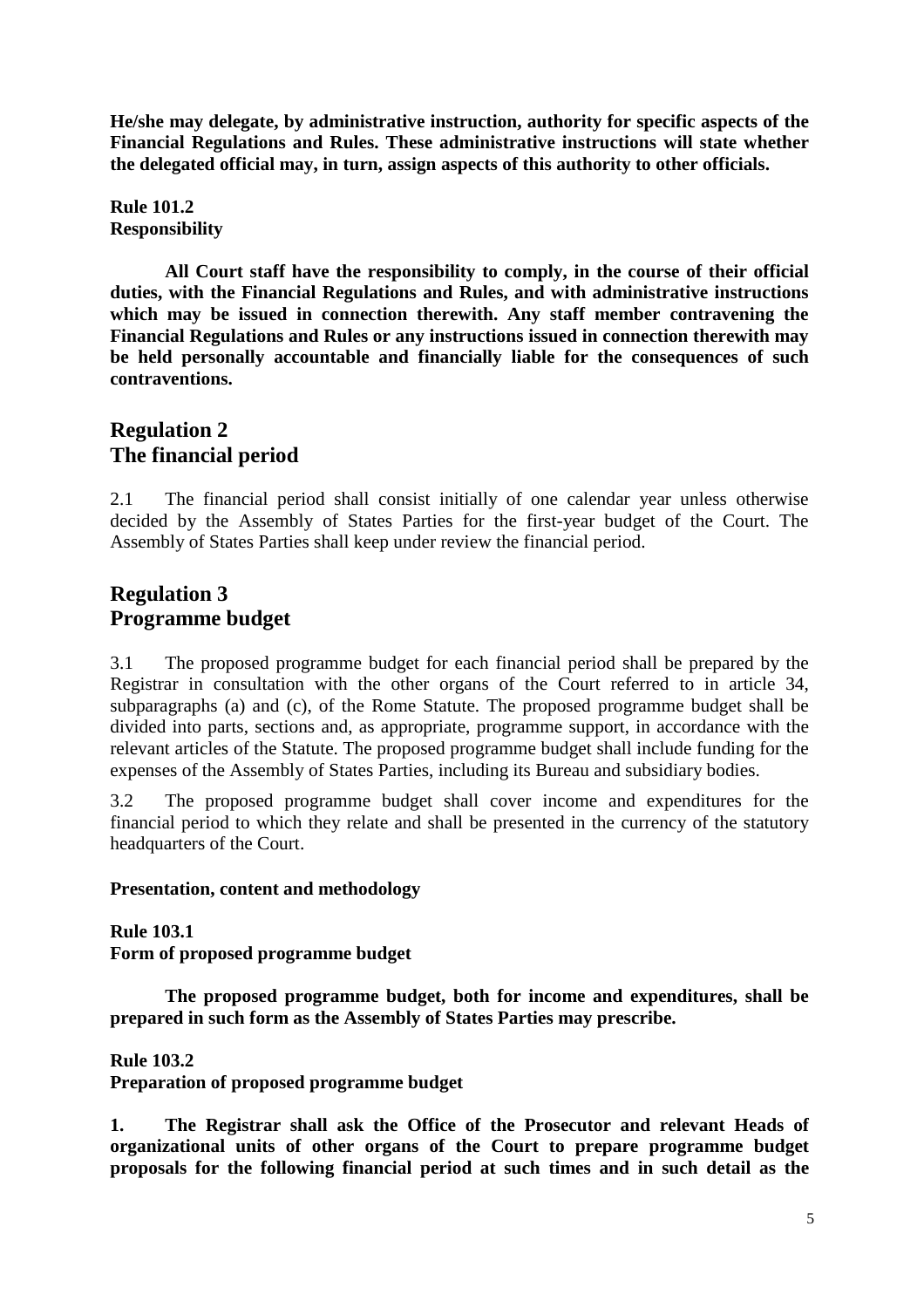**Registrar may prescribe, in accordance with the Financial Regulations and Rules, any prescriptions that the Assembly of States Parties or the Committee on Budget and Finance may make, as well as any further regulations, rules and instructions.** 

# **2. On the basis of these proposals, the Registrar shall elaborate a consolidated draft programme budget that he/she will submit to the Committee on Budget and Finance.**

3.3 The budget narrative shall set out, wherever possible, concrete objectives, expected results and key performance indicators for the financial period. It shall be accompanied by such information, annexes and explanatory statements as may be requested by or on behalf of the Assembly of States Parties, including a statement on the main changes in comparison with the budget of the previous financial period and such further annexes or statements as the Registrar may deem necessary and useful. The Registrar shall monitor the achievement of objectives and service delivery during the financial period and report in the context of the next proposed budget on actual performance attained.

# **Rule 103.3**

# **Content of the proposed programme budget**

 **The proposed programme budget shall contain:** 

- **(a) The financial framework of the Court, followed by** 
	- **(i) A detailed statement of resources by part, section and, where applicable, programme support. For purposes of comparison, the expenditures for the previous financial period and the revised appropriations for the current financial period shall be indicated alongside the resource estimates for the forthcoming financial period;**
	- **(ii) A statement of estimated income, including income classified as miscellaneous in accordance with regulation 7.1;**

## **(b) The budget proposals, with detailed budget narratives as set out in regulation 3.3;**

# **(c) Relevant tables and figures on budget estimates and posts.**

3.4 The Registrar shall submit the proposed programme budget for the following financial period to the Committee on Budget and Finance at least 45 days prior to the meeting at which the Committee shall consider the proposed programme budget. At the same time, the Registrar shall also submit the proposed programme budget to the States Parties.

3.5 The Committee on Budget and Finance shall consider the proposed programme budget and shall submit its comments and recommendations to the Assembly of States Parties. The Assembly shall consider the proposed programme budget and take a decision on it.

# **Rule 103.4**

# **Publication of the adopted programme budget**

# **The Registrar shall arrange for the publication of the programme budget as adopted by the Assembly of States Parties.**

3.6 Supplementary budget proposals may be submitted by the Registrar with respect to the current financial period if circumstances unforeseen at the time of adopting the budget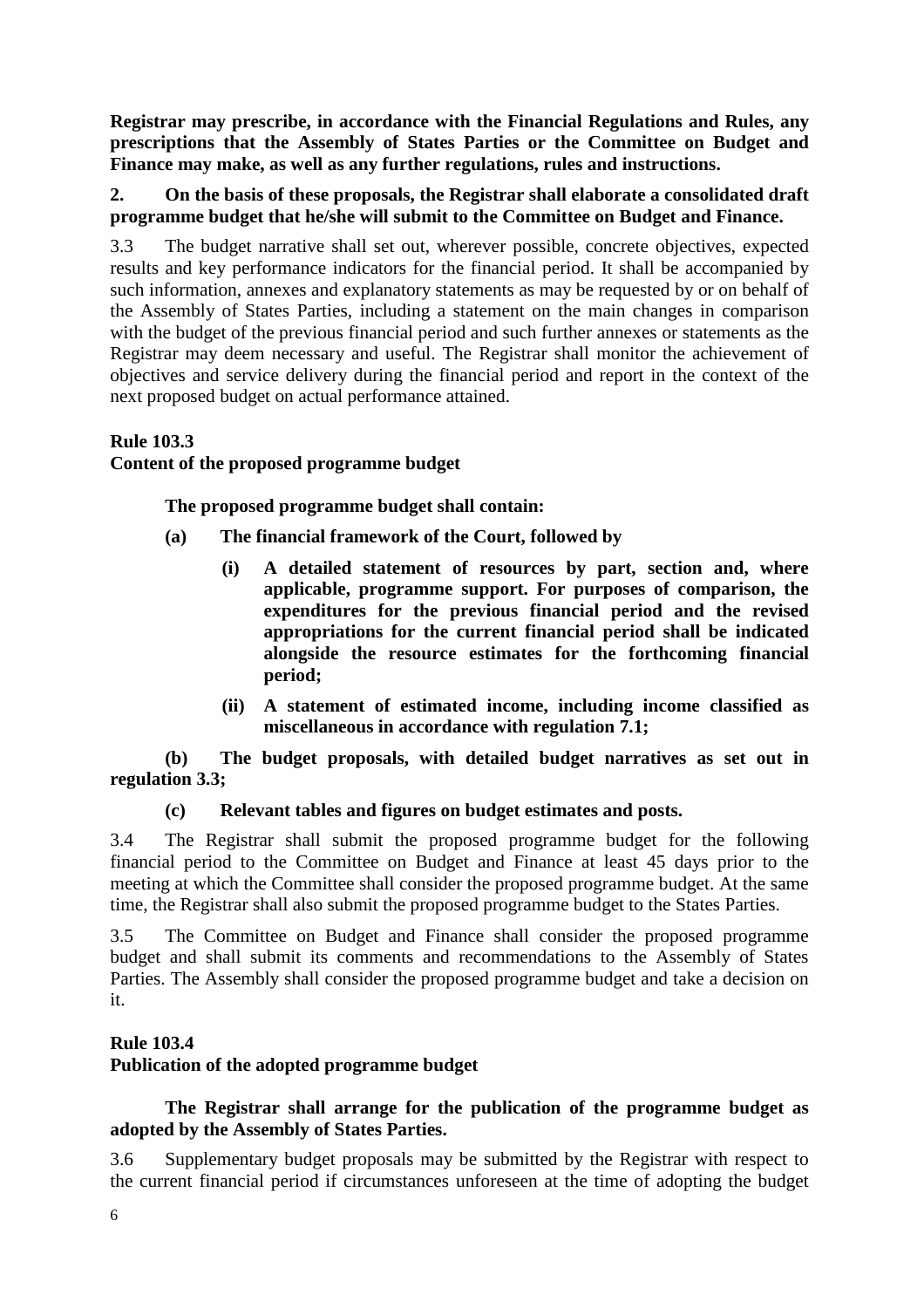make it necessary. In this case, the supplementary budget proposal shall be in a form consistent with the approved budget. The provisions of these Regulations shall be applicable to the proposed supplementary budget. Decisions of the Assembly of States Parties on the supplementary budget proposed by the Registrar shall be based on the recommendations of the Committee on Budget and Finance.

3.7 The Registrar may enter into commitments for future financial periods, provided that such commitments are for activities which have been approved by the Assembly of States Parties and are expected to occur or continue beyond the end of the current financial period.

## **Rule 103.5**

## **Maintenance of record of commitments for future financial periods**

**The Registrar shall maintain a record in the accounts of all commitments for future financial periods (rule 111.7), which shall constitute the first charges against relevant appropriations once these are approved by the Assembly of States Parties.** 

# **Regulation 4 Appropriations**

4.1 The appropriations adopted by the Assembly of States Parties shall constitute an authorization for the Registrar to incur obligations and make payments for the purposes of which the appropriations were adopted and up to the amounts adopted.

4.2 There shall be adopted an appropriation line, divided into two or more instalments, in each proposed programme budget to cover expenditures if they:

 (a) Result from activities of the Court required by the Rome Statute or the Rules of Procedure and Evidence;

 (b) Were unforeseeable at the time of adoption of the proposed programme budget;

 (c) Cannot be met by transfers between appropriation sections in accordance with regulation 4.8; and

 (d) Are of such an urgent nature that the Assembly of States Parties cannot be convened to approve the appropriations in accordance with regulation 3.6.

The appropriation line shall be funded in accordance with regulation 5.3.

4.3 The appropriation line adopted by the Assembly of States Parties in accordance with regulation 4.2 shall constitute an authorization for the Registrar, at his or her own decision or at the request of the Prosecutor or of the Presidency, as the case may be, with the prior concurrence of the Committee on Budget and Finance, to incur obligations and make payments for the purposes for which the appropriation line was adopted and up to the amount provided in the first instalment of the appropriation line. The Registrar may incur obligations and make payments up to the amount provided in each instalment of the appropriation line only after all the previous instalments have been obligated or disbursed. The Registrar shall report to the Committee on Budget and Finance any payment effected or obligation incurred under regulation 4.2.

4.4 Appropriations shall be available for obligation during the financial period to which they relate.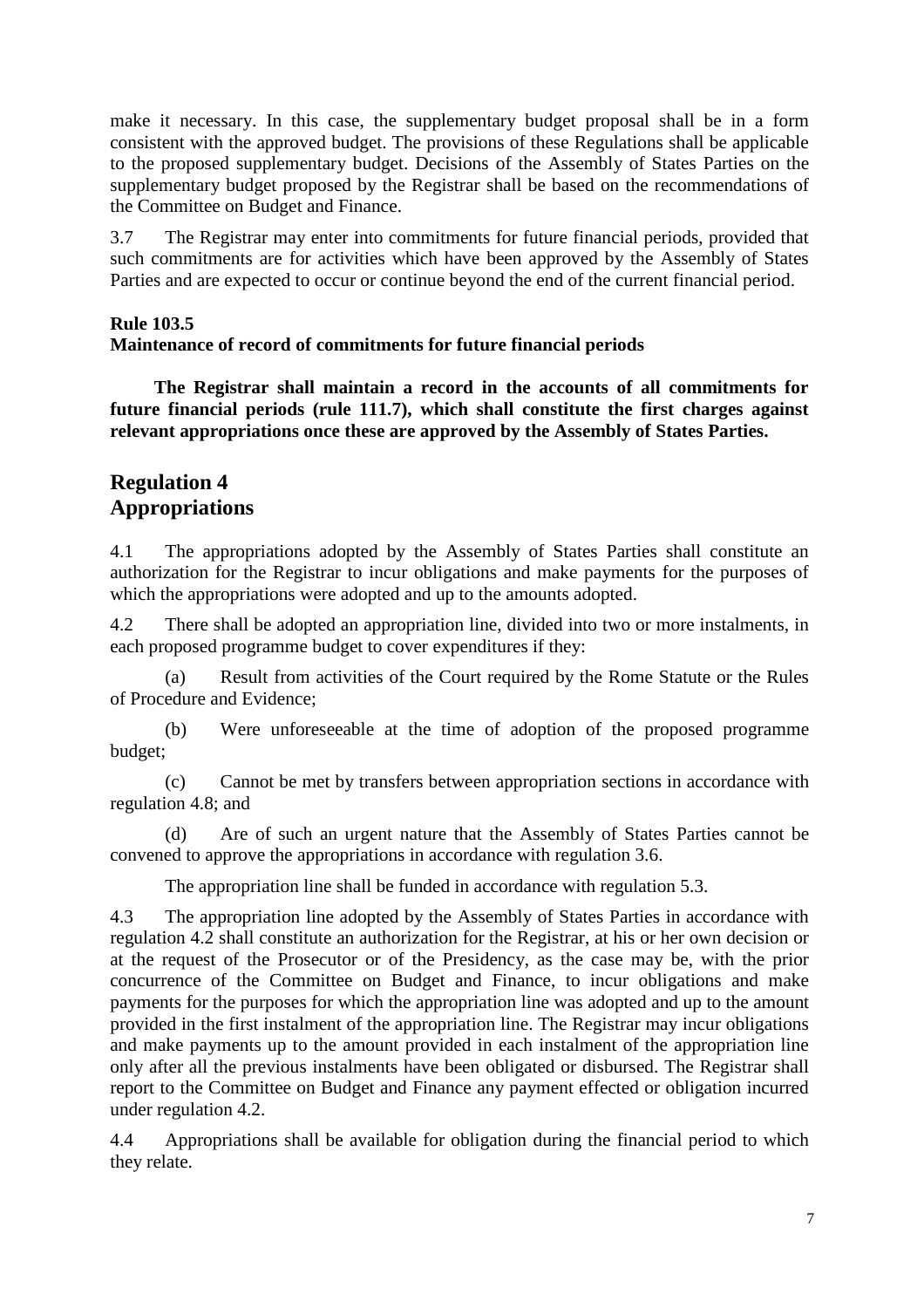4.5 Appropriations shall remain available for twelve months following the end of the financial period to which they relate to the extent that they are required to liquidate any outstanding legal obligations of the financial period. The balance of the appropriations remaining unobligated at the close of the financial period, after deducting therefrom any contributions from States Parties relating to that financial year which remain unpaid, shall form part of any cash surplus of the budget and shall be treated in accordance with regulation 4.7.

4.6 At the end of the twelve-month period provided in regulation 4.5 the then remaining unspent balance of appropriations retained after deducting therefrom any contributions from States Parties relating to the financial period of the appropriations which remain unpaid shall be treated as a cash surplus as in regulation 4.5. Any obligations remaining a valid claim at that time shall be charged against current appropriations.

 The provisional cash surplus for the financial period shall be determined by establishing the balance between credits (assessed contributions actually received for the financial period and miscellaneous income received during the financial period) and charges (all disbursements against the appropriations for that financial period and provisions for unliquidated obligations for that financial period).

 The cash surplus for the financial period shall be determined by crediting to the provisional cash surplus any arrears of prior periods' assessed contributions from States Parties received during this period and any savings from the provisions made for unliquidated obligations as mentioned above. Any remaining outstanding obligations shall be re-obligated against the appropriations of the current financial period.

 $4.7^{1}$  Subject to financial regulation 6.6, last paragraph, any cash surplus in the budget at the close of any financial period shall be apportioned among States Parties in proportion to the scale of assessments applicable to the financial period to which the surplus relates. As of 1 January following the year in which the audit of the accounts of the financial period is completed, the amount so apportioned to a State Party shall be surrendered to such State Party if its contribution for that financial period has been paid in full and shall be applied to liquidate, in whole or in part, first, any advance due to the Working Capital Fund; secondly, any arrears of assessed contributions; and thirdly, assessed contributions for the calendar year following the year in which the audit is completed.

 While any cash surplus in the budget shall be apportioned among all States Parties, the amount so apportioned shall be surrendered only to those States Parties which have paid in full their contributions for that financial period. Amounts apportioned but not surrendered shall be retained by the Registrar until such time as the contribution for the relevant financial period is paid in full, at which time they shall be applied as set forth above.

4.8 No transfer between appropriation sections may be made without authorization by the Assembly of States Parties, unless such a transfer is made necessary by exceptional circumstances, and is in accordance with criteria to be agreed upon by the Assembly of States Parties.

4.9 The officials heading the organs referred to in article 34, subparagraphs (c) and (d), of the Rome Statute shall be accountable to the Assembly of States Parties for the proper management and administration of the financial resources for which they are responsible, as set out in articles 42, paragraph 2, and 43, paragraph 1, of the Rome Statute. They shall prudently manage the appropriations so as to ensure that expenditures can be met from funds

 $\overline{a}$ 

<sup>&</sup>lt;sup>1</sup> As amended by resolution ICC-ASP/3/Res.4, annex.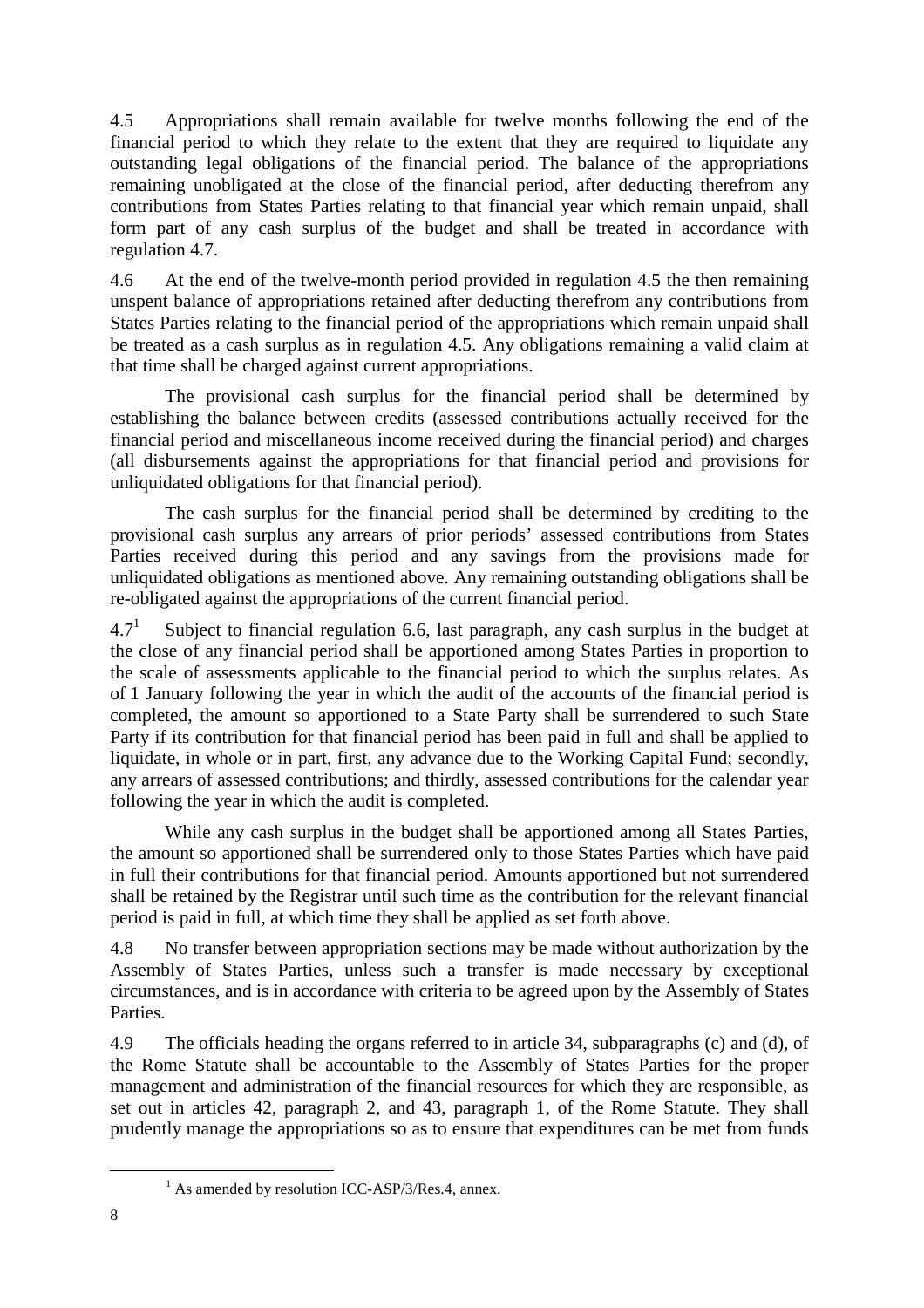available, keeping in view the actual contributions received and the availability of cash balances.

### **Administration of appropriations**

# **Rule 104.1 Authorization to expend appropriations**

 **Authorization by the Registrar to expend budget appropriations may take the form of:** 

 **(a) An allotment of funds or other authorization to commit funds for a specific period and/or a specific purpose; and/or** 

 **(b) An authorization for the employment of staff or of consultants.** 

#### **Rule 104.2 Allotment advice**

 **The Registrar shall issue at least annually a detailed allotment advice to each organ of the Court for the objects of expenditure for which it is responsible.** 

**Rule 104.3** 

**Redeployment between organizational units** 

 **The Registrar, or respectively the Prosecutor in areas falling under the authority of his Office by virtue of article 42, paragraph 2, of the Rome Statute, may redeploy resources among organizational units and objects of expenditure, provided such redeployments are within the total appropriations approved by the Assembly of States Parties for an appropriation section.** 

# **Regulation 5 Provision of funds**

5.1 The funds of the Court shall include:

 (a) Assessed contributions made by States Parties in accordance with article 115, subparagraph (a), of the Rome Statute;

 (b) Funds provided by the United Nations in accordance with article 115, subparagraph (b), of the Rome Statute;

 (c) Voluntary contributions by Governments, international organizations, individuals, corporations and other entities, in accordance with article 116 of the Rome Statute;

(d) Such other funds to which the Court may become entitled or may receive.

5.2 The appropriations, subject to the adjustments effected in accordance with the provisions of regulation 5.4, shall be financed by contributions from States Parties in accordance with an agreed scale of assessment, as provided for in article 117 of the Rome Statute. This scale shall be based on the scale adopted by the United Nations for its regular budget, and adjusted in accordance with the principles on which that scale is based, in order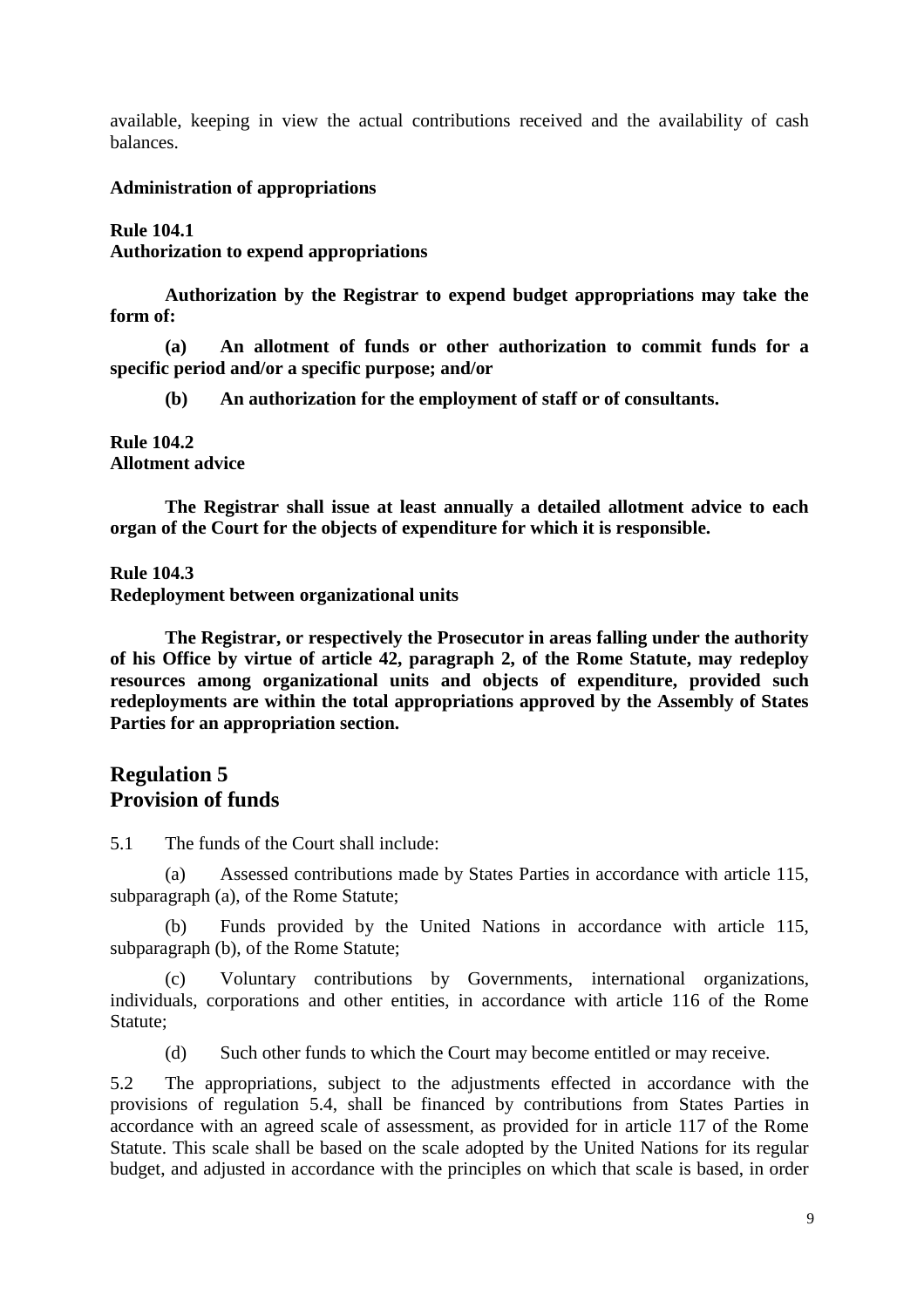to take into account the differences in membership between the United Nations and the Court. The scale shall be adopted by the Assembly of States Parties. Pending the receipt of such contributions, the appropriations may be financed from the Working Capital Fund.

5.3 The appropriations provided for in regulation 4.2 shall be financed from the assessed contributions from States Parties in accordance with regulation 5.2 up to a limit to be decided upon by the Assembly of States Parties in each budget resolution. Pending the receipt of such contributions, the appropriations may be financed from the Working Capital Fund.

5.4 The contributions of States Parties shall be assessed for a financial period on the basis of the appropriations approved by the Assembly of States Parties for that financial period. Adjustments to the assessments of States Parties shall be made in respect of:

(a) Any balance of the appropriations surrendered under regulation 4.7;

 (b) Contributions resulting from the assessment of new States Parties under the provisions of regulation 5.10;

(c) Miscellaneous income.

 $5.5^2$  After the Assembly of States Parties has reviewed and adopted the budget and determined the amount of the Working Capital Fund or the Contingency Fund if the Assembly of States Parties has determined in accordance with regulation 6.6 that the Fund shall be financed from assessed contributions, the Registrar shall:

(a) Transmit the relevant documents to the States Parties;

 (b) Inform the States Parties of their commitments in respect of annual assessed contributions and advances to the Working Capital Fund or the Contingency Fund;

(c) Request them to remit their contributions and advances.

# **Rule 105.1**

# **Time frame for application of regulation 5.5**

## **The Registrar shall comply with regulation 5.5 within thirty days of the decision by the Assembly of States Parties approving the budget and the level of the Working Capital Fund.**

5.6 Assessed contributions and advances shall be considered as due and payable in full within thirty days of the receipt of the communication of the Registrar referred to in regulation 5.5 or as of the first day of the calendar year to which they relate, whichever is the later. As of 1 January of the following calendar year, the unpaid balance of such contributions and advances shall be considered to be one year in arrears.

5.7<sup>3</sup> Contributions and advances to the Working Capital Fund and, as appropriate, to the Contingency Fund, shall be assessed and paid in the currency of the statutory headquarters of the Court. The contributions and advances to the Working Capital Fund and, as appropriate, to the Contingency Fund, may also be paid in any other currency that is freely convertible into the currency of the statutory headquarters of the Court. Any currency exchange cost will be borne by the State Party which decided to pay in a currency other than the currency of the statutory headquarters of the Court.

 $\overline{a}$ 

 $2^2$  As amended by resolution ICC-ASP/4/Res.10.

<sup>&</sup>lt;sup>3</sup> As amended by resolution ICC-ASP/4/Res.10.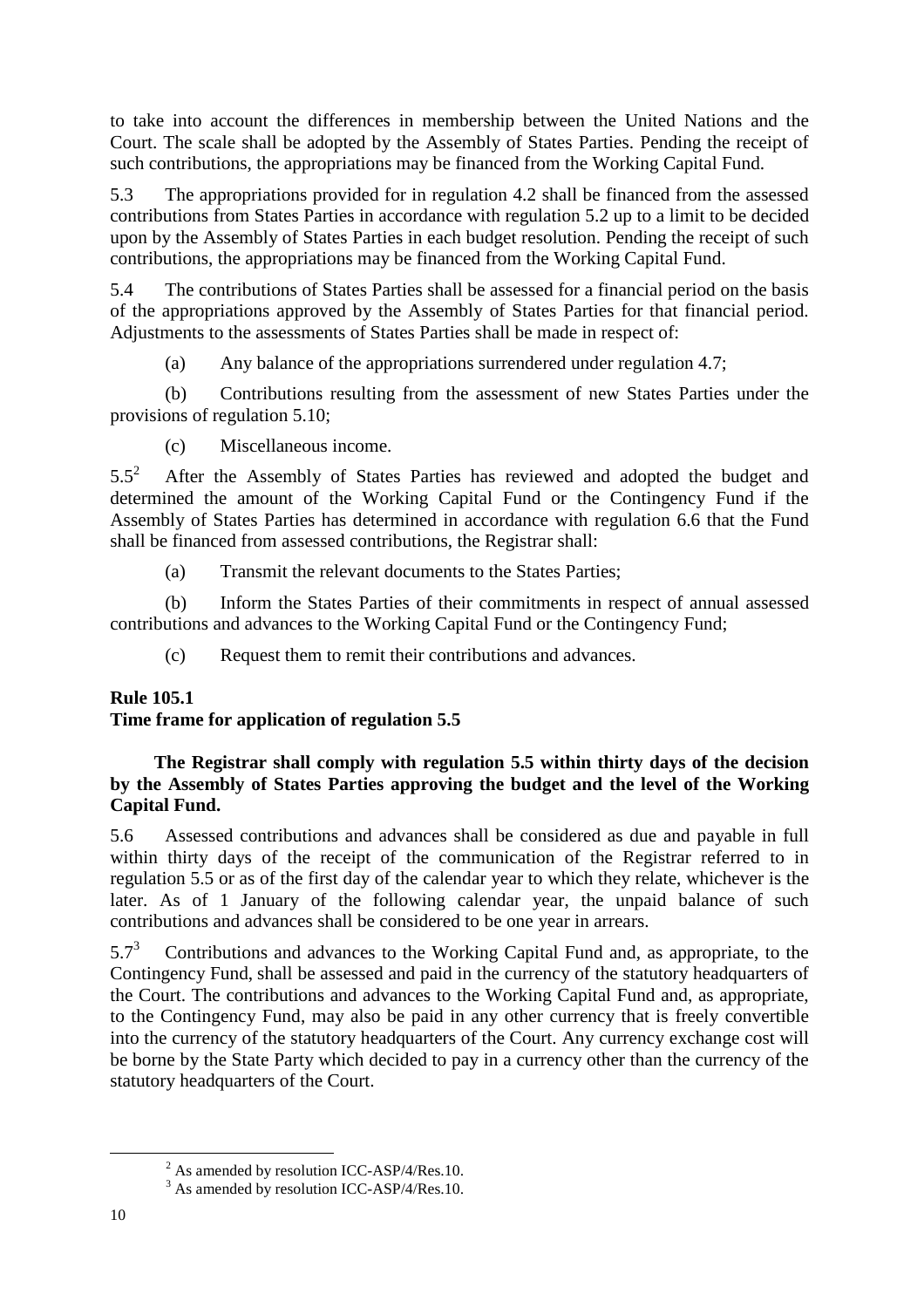# **Rule 105.2 Applicable rate of exchange for contributions**

# **The equivalent in euros of contributions paid in other currencies is calculated at the most favourable rate of exchange available to the Court on the date of payment.**

5.8<sup>4</sup> Payments made by a State Party shall be credited first to the Working Capital Fund, then to the contributions due to the General Fund, and then to the Contingency Fund, in the order in which the State Party was assessed.

5.9 The Registrar shall submit to each meeting of the Assembly of States Parties a report on the collection of contributions and advances to the Working Capital Fund.

5.10 New States Parties shall be required to make contributions for the year in which they become States Parties and to provide their proportion of the total advances to the Working Capital Fund at rates to be determined by the Assembly of States Parties.

# **Regulation 6**<sup>5</sup> **Funds**

 $\overline{a}$ 

6.1 There shall be established a General Fund for the purpose of accounting for the expenditures of the Court. The contributions referred to in regulation 5.1 by States Parties and miscellaneous income and any advances made from the Working Capital Fund to finance expenditures shall be credited to the General Fund.

6.2 There shall be established a Working Capital Fund to ensure capital for the Court to meet short-term liquidity problems pending receipt of assessed contributions. The amount shall be determined from time to time by the Assembly of States Parties. The Working Capital Fund shall be constituted by advances from States Parties. Advances shall be made in accordance with the agreed scale of assessment pursuant to regulation 5.2. Advances shall be carried to the credit of States Parties which have made such advances.

6.3 Advances made from the Working Capital Fund to finance budgetary appropriations shall be reimbursed to the Fund as soon as and to the extent that income is available for that purpose.

6.4 Income derived from investments of the Working Capital Fund shall be credited to miscellaneous income.

6.5 Trust funds and special accounts funded wholly by voluntary contributions may be established and closed by the Registrar and shall be reported to the Presidency and, through the Committee on Budget and Finance**,** to the Assembly of States Parties.

 Reserve accounts and special accounts funded wholly or in part by assessed contributions may be established by the Assembly of States Parties.

 The purposes and limits of each trust fund, reserve and special account shall be clearly defined by the appropriate authority. Unless otherwise decided by the Assembly of States Parties, such funds and accounts shall be administered in accordance with these Regulations.

<sup>&</sup>lt;sup>4</sup> As amended by resolution ICC-ASP/3/Res.4, annex.

<sup>&</sup>lt;sup>5</sup> As amended by resolution ICC-ASP/3/Res.4, annex.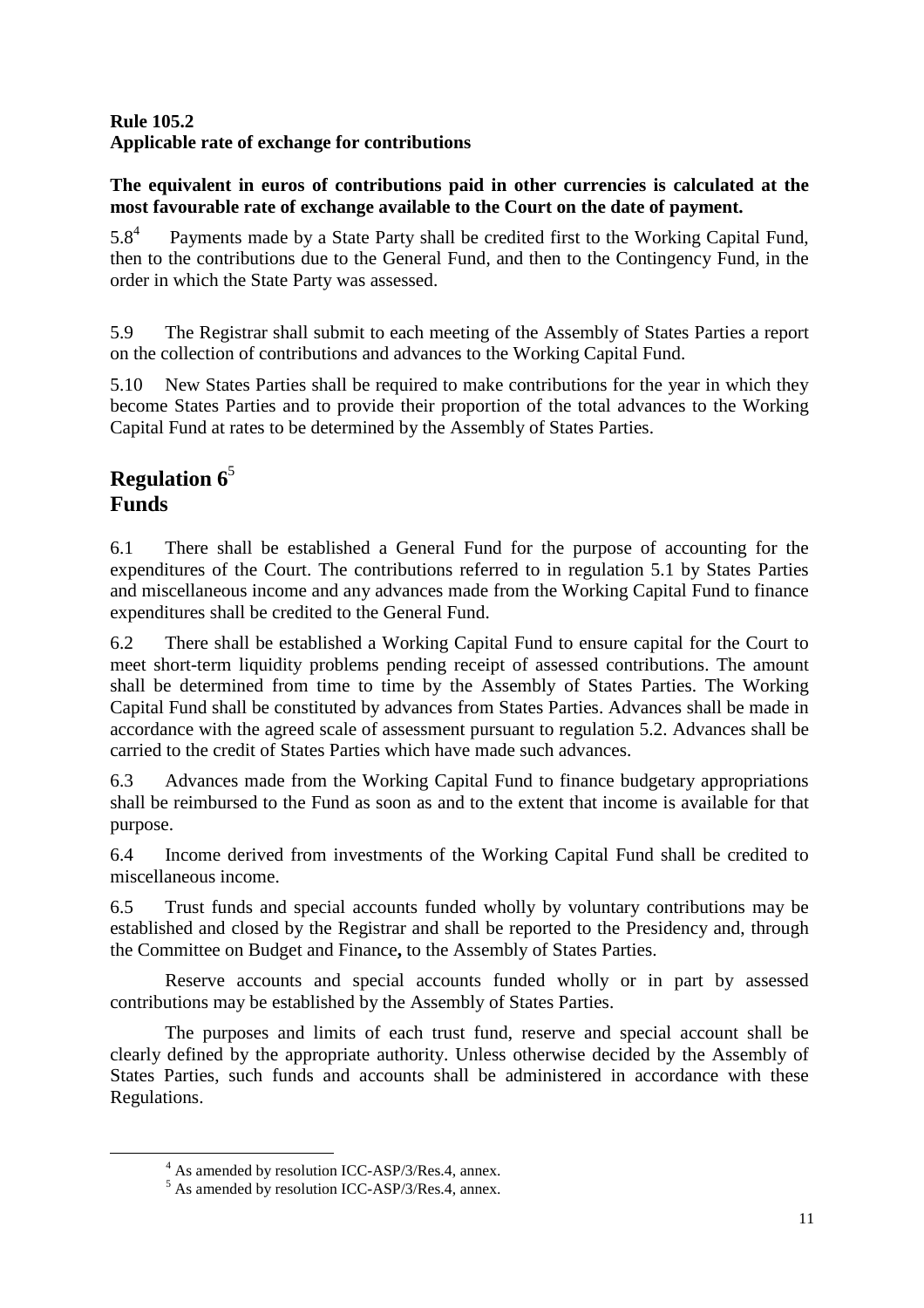6.6 There shall be established a Contingency Fund to ensure that the Court can meet:

 (a) Costs associated with an unforeseen situation following a decision by the Prosecutor to open an investigation; or

 (b) Unavoidable expenses for developments in existing situations that could not be foreseen or could not be accurately estimated at the time of adoption of the budget; or

 (c) Costs associated with an unforeseen meeting of the Assembly of States **Parties** 

 The level of the Fund and the means by which it shall be financed (i.e. by assessed contributions and/or cash surpluses in the budget) shall be determined by the Assembly of States Parties.

6.7 If a need to meet unforeseen or unavoidable expenses arises, the Registrar, by his or her own decision or at the request of the Prosecutor, the President or the Assembly of States Parties, is authorized to enter into commitments not exceeding the total level of the Contingency Fund. Before entering into such commitments, the Registrar shall submit a short, supplementary budget notification to the Committee on Budget and Finance through its Chairperson. Two weeks after having notified the Chairperson of the Committee on Budget and Finance, and taking into consideration any financial comments on the funding requirements made by the Committee through its Chairperson, the Registrar may enter into the corresponding commitments. All funding obtained in this way shall relate only to the financial period(s) for which a programme budget has already been approved.

6.8 The Registrar shall report together with the new draft programme budget to the Assembly of States Parties, through the Committee on Budget and Finance, on any exercise of the commitment authority given under regulation 6.7.

6.9 Income derived from Contingency Fund investments shall be classed as miscellaneous income for credit to the General Fund.

### **Rule 106.1**

### **Unexpended voluntary contributions**

 **Voluntary contributions to trust funds, reserve and special accounts remaining unexpended after the related activities of the Court are financially completed shall be disposed of by the Court in accordance with the agreement under which the contribution was made.** 

# **Regulation 7 Other income**

7.1 All other income except:

(a) Assessed contributions made by States Parties to the budget;

 (b) Funds provided by the United Nations in accordance with article 115, subparagraph (b), of the Rome Statute;

 (c) Voluntary contributions in accordance with article 116 of the Rome Statute and regulation 7.3, made by States Parties, other States, international organizations, individuals, corporations and other entities;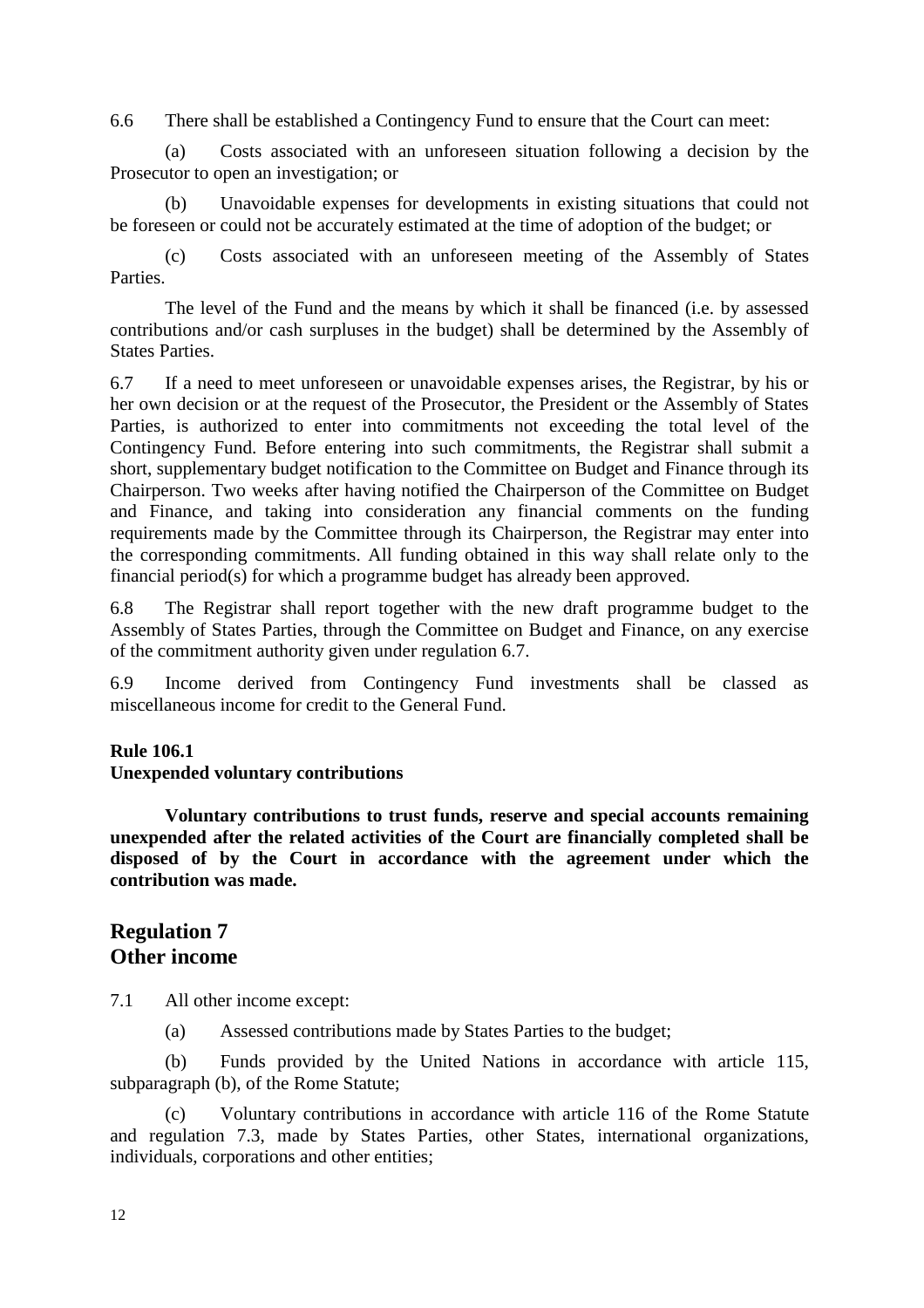(d) Direct refunds of expenditures made during the financial period, shall be classed as miscellaneous income, for credit to the General Fund.

## **Rule 107.1**

## **Reimbursement of expenditures**

 **(a) Within the same financial period, reimbursements of actual expenditures incurred may be credited to the accounts against which they were originally charged; reimbursements of actual expenditures incurred in prior financial periods shall be credited as miscellaneous income.** 

 **(b) Adjustments which arise subsequent to the closing of an extrabudgetary account (e.g. a trust fund, reserve or special account) shall be debited or credited against miscellaneous income in that selfsame account.** 

### **Rule 107.2**

**Receipt and deposit of contributions and other income** 

 **(a) An official receipt shall be issued as soon as practicable for all cash and negotiable instruments received.** 

 **(b) Only officials designated by the Registrar shall be authorized to issue official receipts (see also regulation 10.1 (b)). If other officials receive money intended for the Court, they must immediately convey this money to an official authorized to issue an official receipt.** 

 **(c) All moneys received shall be deposited in an official bank account as soon as practicable.** 

7.2 Voluntary contributions, gifts and donations, whether or not in cash, may only be accepted by the Registrar, provided that they are consistent with the nature and functions of the Court and the criteria to be adopted by the Assembly of States Parties on the subject, in accordance with article 116 of the Rome Statute. Acceptance of contributions which directly or indirectly involve additional financial liability for the Court shall require the prior consent of the Assembly of States Parties.

7.3 Voluntary contributions accepted for purposes specified by the donors shall be treated as trust funds or special accounts.

7.4 Voluntary contributions in respect of which no purpose is specified shall be treated as miscellaneous income and reported as "gifts" in the accounts of the financial period.

# **Regulation 8 Custody of funds**

8.1 The Registrar shall designate the bank or banks in which the funds of the Court shall be kept.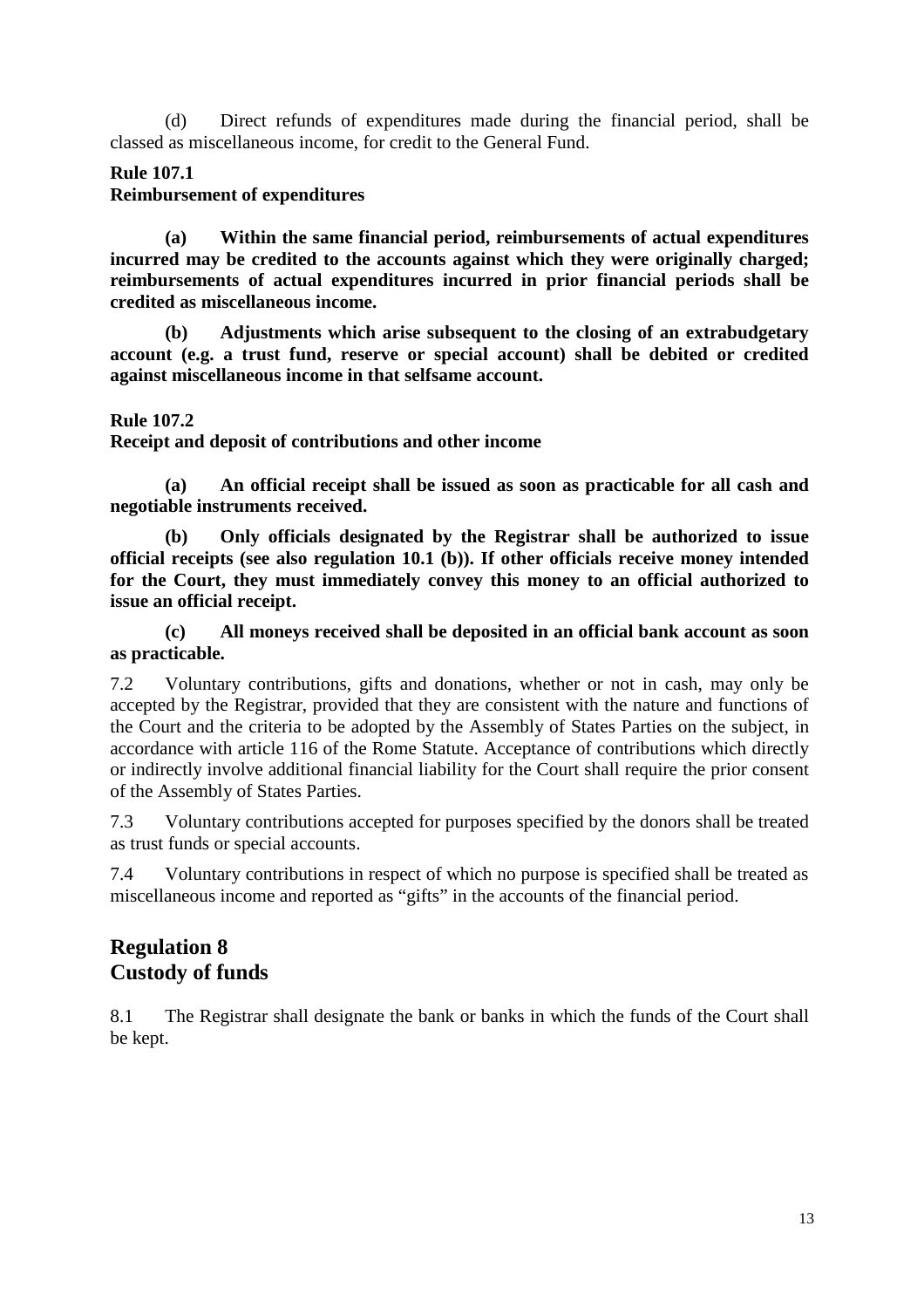**Banking** 

**Rule 108.1 Bank accounts, authority and policy** 

 **The Registrar shall designate the banks in which the funds of the Court shall be kept, shall establish all official bank accounts required for the transaction of the Court's business and shall designate those officials to whom signatory authority is delegated for these accounts. The Registrar shall also authorize all bank account closures. Bank accounts of the Court are to be opened and operated in accordance with the following guidelines:** 

 **(a) Bank accounts shall be designated "official accounts of the International Criminal Court" and the relevant authority shall be notified that these accounts are exempt from all taxation and that the immunities set out in article 6 of the Agreement on the Privileges and Immunities of the Court apply to these accounts;** 

 **(b) Banks shall be required to provide monthly statements;** 

 **(c) Two signatures, or their electronic equivalent, shall be required on all cheques and other withdrawal instructions including electronic modes of payment;** 

 **(d) All banks shall be required to recognize that the Registrar is authorized to receive, upon request, or as promptly as is practicable, all information pertaining to official bank accounts of the Court.** 

**Rule 108.2 Bank signatories** 

 **Bank signatory authority and responsibility is assigned on a personal basis and cannot be delegated. Bank signatories cannot exercise the approving functions assigned in accordance with rule 110.5. Designated bank signatories must:** 

 **(a) Ensure that there are sufficient funds in the bank account when cheques and other payment instructions are presented for payment;** 

 **(b) Verify that all cheques and other payment instructions are preencumbered, dated and drawn to the order of the named payee approved by an Approving Officer (designated in accordance with rule 110.5), as indicated in the accompanying disbursement voucher, payment instructions and original invoice;** 

 **(c) Ensure that cheques and other banking instruments are properly safeguarded and that when they are obsolete they are destroyed in the presence of an internal auditor.** 

**Rule 108.3 Exchange of currencies** 

 **Officials responsible for the operation of the Court's bank accounts or for holding the Court's cash or negotiable instruments are not authorized to exchange one currency for another, except to the minimum extent essential for the transaction of official business.**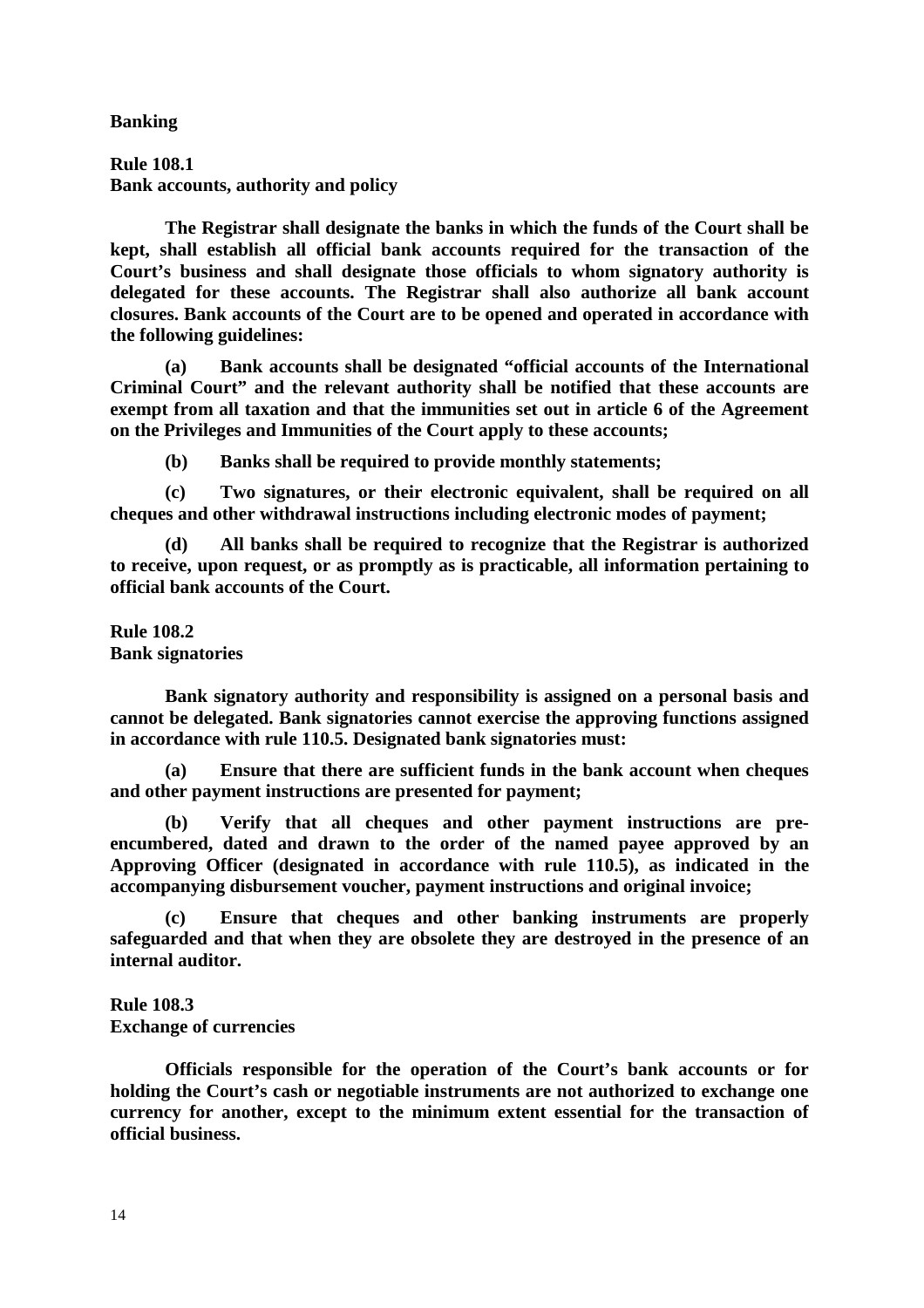**Rule 108.4 Cash advances** 

 **(a) Petty cash advances may only be made by, and to officials designated for this purpose by, the Registrar.** 

 **(b) The relevant accounts shall be maintained on an imprest system and the amount and purposes of each advance shall be defined by the Registrar.** 

 **(c) The Registrar may make other cash advances as may be permitted by the Staff Regulations and Rules, administrative instructions and as may otherwise be approved by him or her.** 

 **(d) Officials to whom cash advances are issued shall be held personally responsible and financially liable for the proper management and safekeeping of cash so advanced and must be in a position to account for the advances at all times. They shall submit monthly accounts, unless otherwise directed by the Registrar.** 

### **Rule 108.5**

**Disbursements/payments** 

 **(a) All disbursements shall be made by cheque, by wire transfer or by electronic funds transfer except to the extent that cash disbursements are authorized by the Registrar.** 

 **(b) Disbursements shall be recorded in the accounts as of the date when they are made, that is, when the cheque is issued, transfer is effected or cash is paid out.** 

 **(c) Except where a paid cheque is returned by the bank or a debit advice is received from the bank, a payee's written receipt shall be obtained for all disbursements.** 

**Rule 108.6** 

**Advance and progress payments** 

 **(a) Except where normal commercial practice or the interest of the Court so requires, no contract or other form of undertaking shall be made on behalf of the Court which requires a payment or payments on account in advance of the delivery of products or the performance of contractual services. Whenever an advance payment is agreed to, the reasons therefore shall be recorded.**

 **(b) In addition to the above, and notwithstanding regulation 3.7, the Registrar may, where necessary, authorize progress payments.** 

### **Rule 108.7**

**Reconciliation of bank accounts** 

 **Every month, unless an exception is authorized by the Registrar, all financial transactions, including bank charges and commissions, must be reconciled with the information submitted by banks in accordance with rule 108.1. This reconciliation must be performed by officials having no actual part in the receipt or disbursement of funds; if the staff situation at the Court or at an office away from the seat of the Court makes this impracticable, alternative arrangements may be established in consultation with the Registrar.**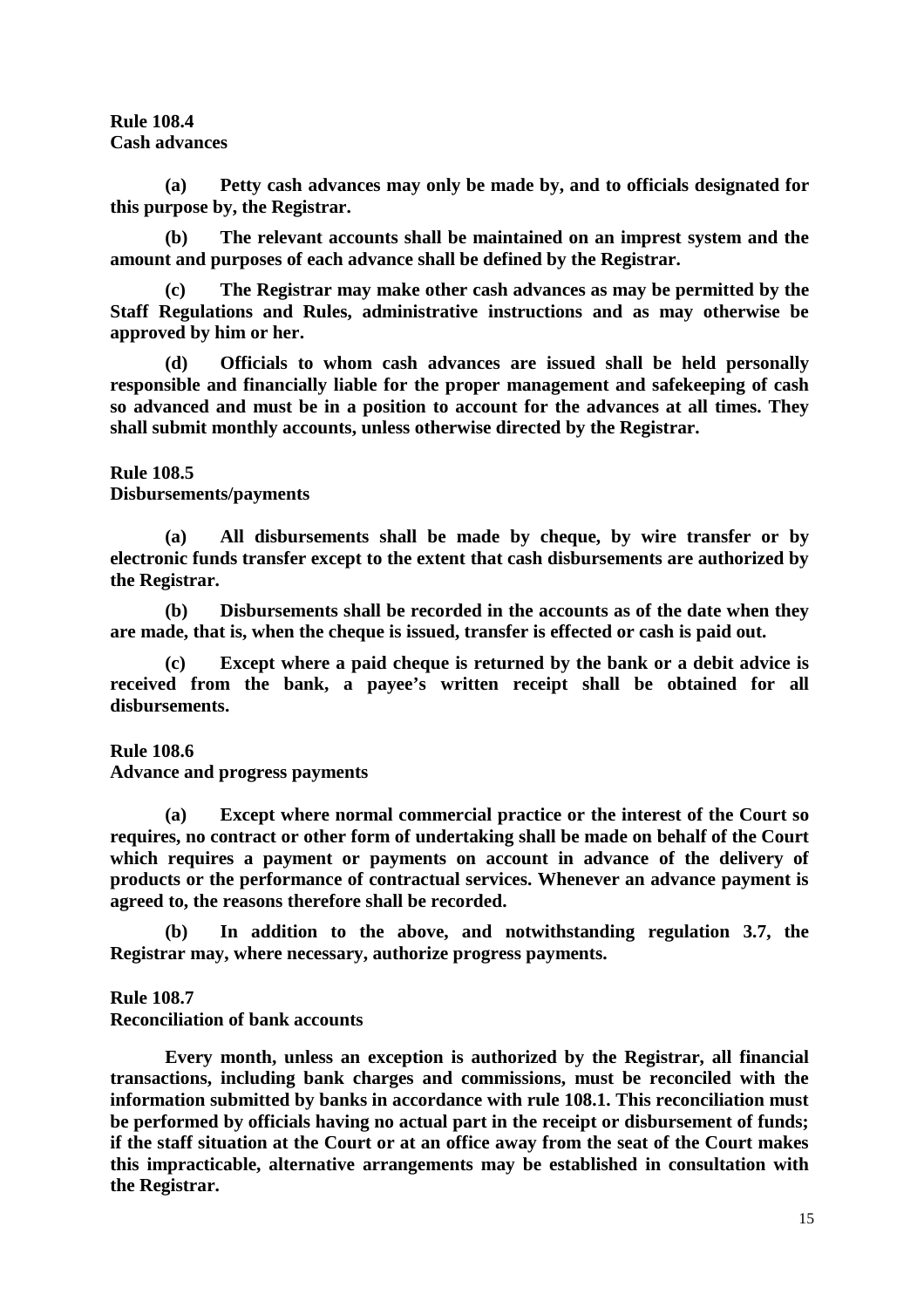# **Regulation 9 Investment of funds**

9.1 The Registrar may make short-term investments of moneys not needed for immediate requirements and shall periodically inform the Presidency and, through the Committee on Budget and Finance, the Assembly of States Parties of such investments.

**Rule 109.1 Policy** 

 **(a) Short-term investments are investments made for less than 12 months.** 

 **(b) The Registrar shall ensure, including by establishing appropriate guidelines and by selecting reputable financial institutions that offer sufficient safeguards against any investment losses, that funds are invested in such a way as to place primary emphasis on excluding the risk to principal funds while ensuring the liquidity necessary to meet the Court's cash-flow requirements. In addition to, and without detracting from, these primary criteria, investments shall be selected on the basis of achieving the highest reasonable rate of return and shall accord, to the fullest extent possible, with the independence and impartiality of the Court and with the purposes and principles of the Charter of the United Nations.** 

**Rule 109.2 Investment ledger** 

 **Investments shall be recorded in an investment ledger, which shall show all the relevant details for each investment, including, for example, face value, cost of the investment, date of maturity, place of deposit, market value of the investment from time to time as reflected in the account statements provided by the relevant financial institution, proceeds of sale and income earned. A record of all account statements received from financial institutions relating to any investment shall be maintained.** 

**Rule 109.3** 

**Custody of investments** 

 **(a) All investments shall be made through, and maintained by, reputable financial institutions designated by the Registrar (see also rule 109.1 (b)).** 

 **(b) All investment transactions, including the withdrawal of invested resources, require the authorization and signature of two officials designated for that purpose by the Registrar.** 

9.2 Income derived from investments shall be credited to miscellaneous income or as provided in the rules relating to each trust fund or special account.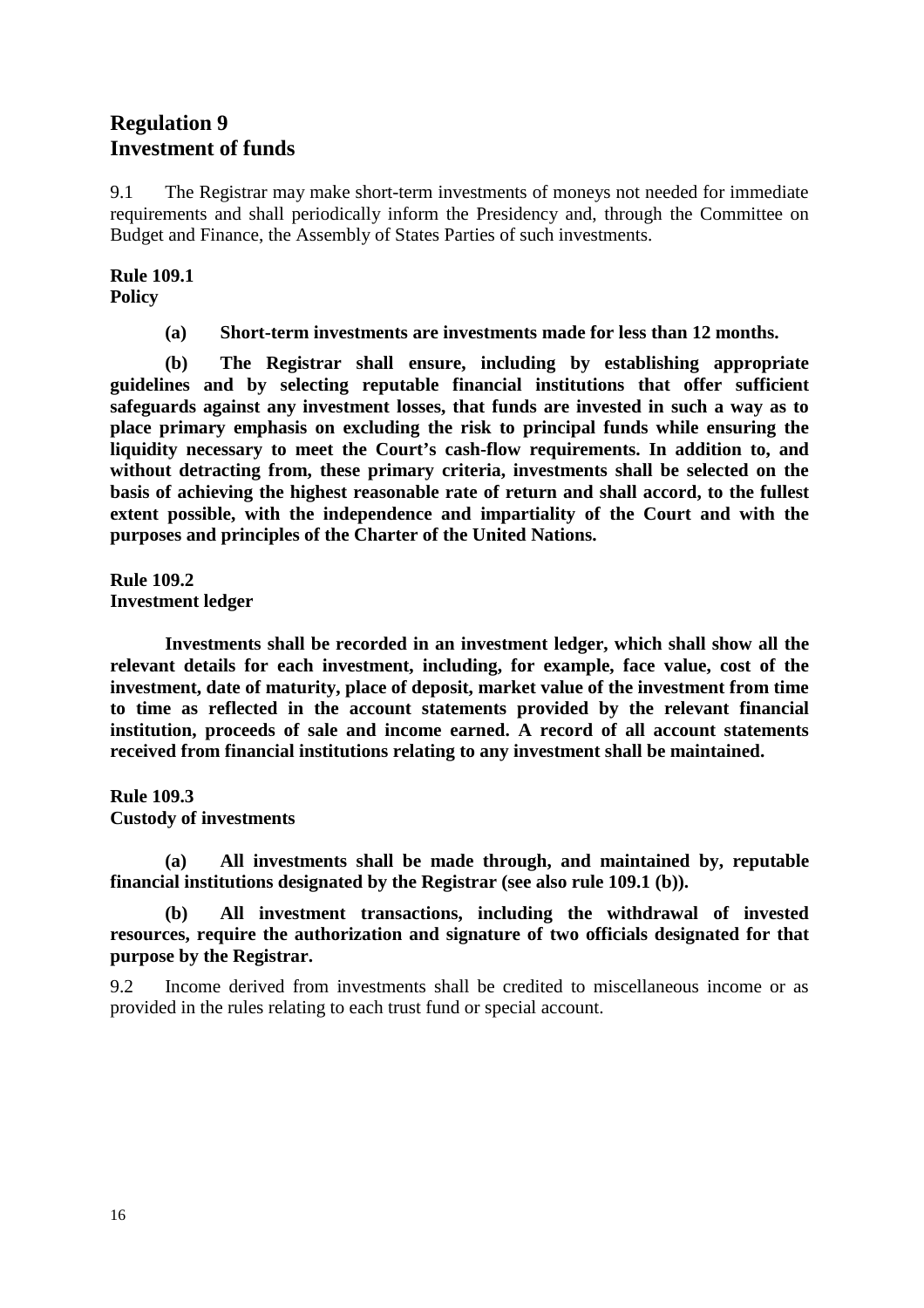## **Rule 109.4**

**Income from investments** 

 **(a) Income derived from General Fund investments shall be credited to miscellaneous income.** 

 **(b) Income derived from Working Capital Fund investments shall be credited to miscellaneous income, as provided for in regulation 6.4.** 

 **(c) Income derived from investments pertaining to trust funds, reserve and special accounts shall be credited to the trust fund, reserve or special account concerned.** 

 **(d) Gains from investments must be recorded by the Registrar and reported to the Auditor.** 

### **Rule 109.5**

**Losses** 

 **(a) Any investment losses must be recorded at once by the Registrar. The Registrar may authorize the writing-off of investment losses with the approval of the Committee on Budget and Finance. At its request, the Committee on Budget and Finance shall be provided with the official copies of the relevant investment ledger and all account statements received from financial institutions relating to such investment. A detailed statement of investment losses shall be provided to the Presidency, to the Assembly of States Parties through the Committee on Budget and Finance, and to the Auditor.** 

 **(b) Investment losses shall be borne by the trust fund, reserve or special account from which the principal amounts were obtained. (See also rule 110.10 with respect to the writing-off of losses of cash and receivables.)** 

# **Regulation 10 Internal control**

10.1 The Registrar shall:

 (a) Cause all payments to be made on the basis of supporting vouchers and other documents which ensure that the services or goods have been received and that payments have not previously been made;

 (b) Designate the officers who may receive moneys, incur obligations and make payments on behalf of the Court;

 (c) Maintain an internal financial control which shall provide for effective current examination and/or review of financial transactions in order to ensure:

- (i) The regularity of the receipt, custody and disposal of all funds and other financial resources of the Court;
- (ii) The conformity of obligations and expenditures with the appropriations or other financial provisions voted by the Assembly of States Parties, or with the purposes and rules relating to trust funds and special accounts;
- (iii) The economic use of the resources of the Court.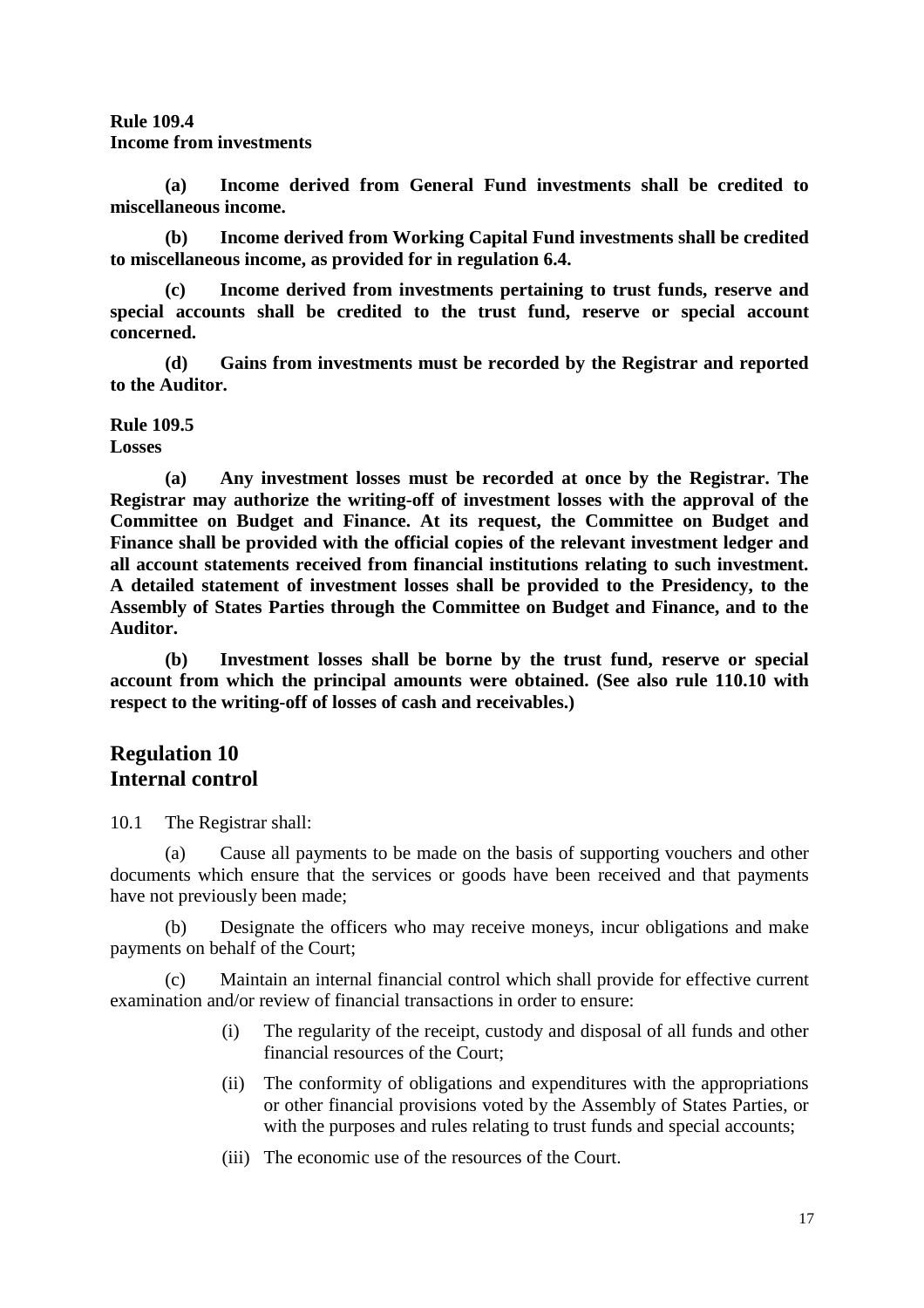**Internal audit** 

**Rule 110.1**<sup>6</sup>  **Internal financial control** 

 **(a) There shall be an Office of Internal Audit which shall conduct independent audits of the financial transactions and the administrative systems underlying such transactions, in conformity with generally accepted common auditing standards and notably evaluating compliance of all transactions with established regulations, rules, policies, procedures and administrative instructions. As a result of its audit, the Office of Internal Audit shall provide comments and recommendations to the Registrar and, in areas falling under the authority of the Prosecutor, by virtue of article 42, paragraph 2, of the Rome Statute, also to the Prosecutor.** 

(**b) The Committee on Budget and Finance shall receive the reports annually, and on an ad hoc basis where appropriate, of the Internal Auditor through the Chair of the Audit Committee. The Committee on Budget and Finance shall refer any matters to the Assembly of States Parties which require the attention of the Assembly.** 

 **(c) The Office of Internal Audit shall have free access to all books, records and other documents which are, in its opinion, necessary for the performance of the audit.** 

10.2 Obligations for the current financial period or commitments for current and future financial periods shall be incurred only after allotments or other appropriate authorizations have been made in writing under the authority of the Registrar.

**Obligations** 

**Rule 110.2 Authority** 

 **The utilization of all funds requires the prior authorization of the Registrar, who is responsible for ensuring that the obligations of the Court remain within the appropriations as adopted by the Assembly of States Parties, and are incurred only for the purposes approved by the Assembly of States Parties. In areas falling under the authority of the Prosecutor, by virtue of article 42, paragraph 2, of the Rome Statute, the Registrar shall authorize the utilization of funds upon the request of the Office of the Prosecutor.** 

**Rule 110.3 Certification and approval** 

 **Notwithstanding bank signatory functions assigned in accordance with rule 108.2, all commitments, obligations and expenditures require at least two authorizing signatures, in either conventional or electronic form. All commitments, obligations and expenditures must first be signed ("certified") by a duly designated Certifying Officer (rule 110.4). Following certification, duly designated Approving Officers (rule 110.5) must then sign to "approve" the payments and the recording of expenditures in the accounts. Expenditures recorded against an established, certified obligation do not** 

 $\overline{a}$ 

<sup>&</sup>lt;sup>6</sup> As amended by resolution ICC-ASP/7/Res.5.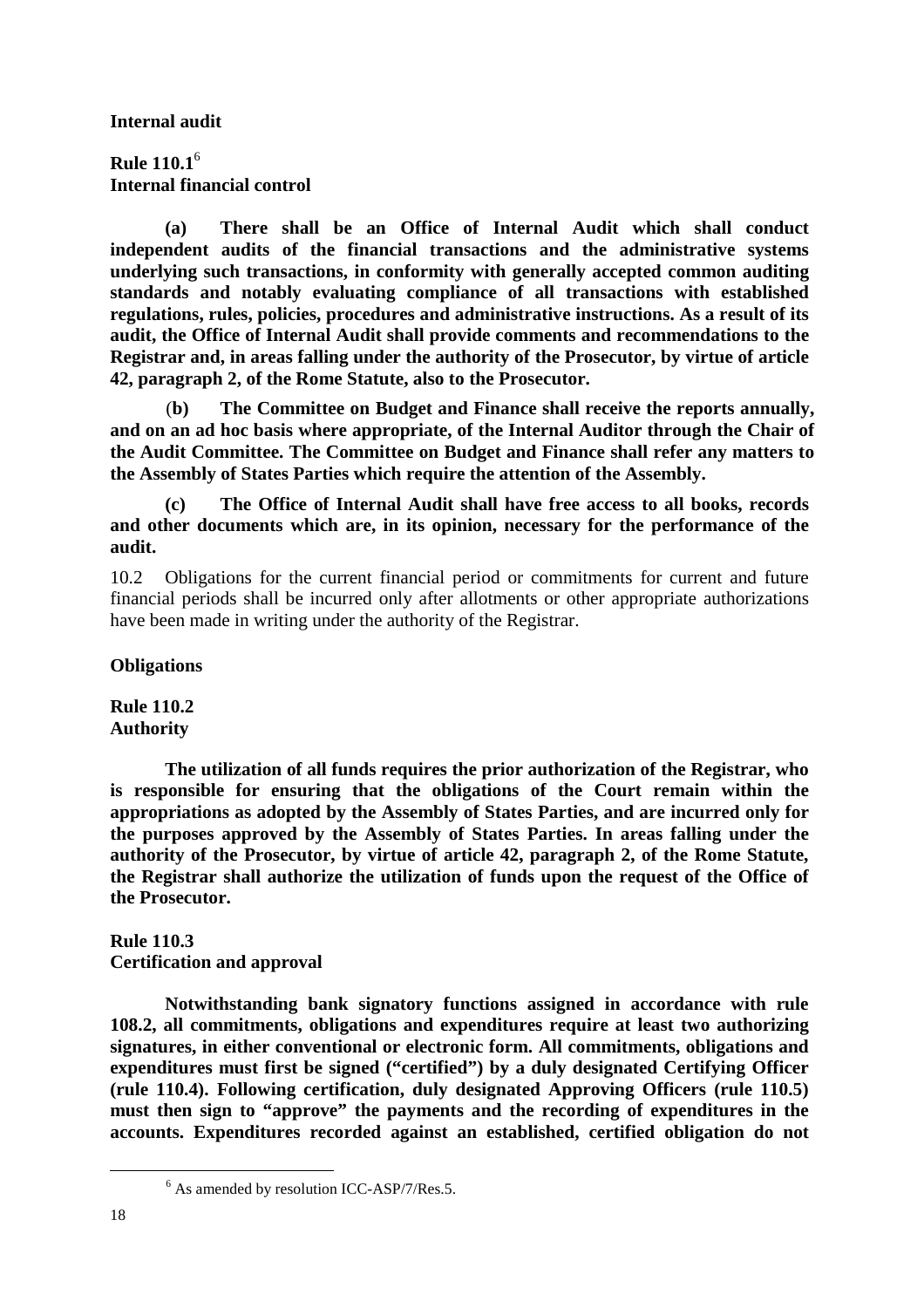**require additional certification provided that they do not exceed the amount obligated**  by more than 10 per cent or  $\epsilon$ 1,500 (or its equivalent in other currencies), whichever is lower. Expenditures under  $\epsilon$ 1,500 (or its equivalent in other currencies), for which the **recording of an obligation is unnecessary, require both certification and approval.** 

**Rule 110.4 Certifying Officers** 

 **(a) One or more officials shall be designated by the Registrar as the Certifying Officer(s) for the account(s) pertaining to a section or sub-section of an approved budget. Certifying authority and responsibility is assigned on a personal basis and cannot be delegated. A Certifying Officer cannot exercise the approving functions assigned in accordance with rule 110.5. The Office of the Prosecutor will communicate to the Registrar the names of those officials that should be designated as the Certifying Officer(s) in areas falling under the authority of the Prosecutor, by virtue of article 42, paragraph 2, of the Rome Statute.** 

 **(b) Certifying Officers are responsible for managing the utilization of resources, including posts, in accordance with the purposes for which those resources were approved, the principles of efficiency and effectiveness, and the Financial Regulations and Rules of the Court. Certifying Officers must maintain detailed records of all obligations and expenditures against the accounts for which they have been delegated responsibility. They must be prepared to submit any supporting documents, explanations and justifications requested by the Registrar.** 

**Rule 110.5 Approving Officers** 

 **(a) One or more officials shall be designated by the Registrar as the Approving Officer(s), to approve the entry into the accounts of expenditures relating to contracts, agreements, purchase orders and other forms of undertaking.** 

- **(b) Approving Officers shall give their approval after verifying that:** 
	- **(i) The commitment, obligation or expenditure has been certified by a duly designated Certifying Officer;**
	- **(ii) Payment has not previously been made;**
	- **(iii) Supporting documents have no irregularities on their face which indicate that the payment is not properly due;**
	- **(iv) Services, supplies or equipment have been received in accordance with the contract, agreement, purchase order or other form of undertaking by which they were ordered and, if the cost exceeds €3,000 (or its equivalent in other currencies), in accordance with the purpose for which the relevant financial obligation was established.**

 **Approving officers shall not approve a payment if any other information known to them would bar the payment.** 

 **(c) Approving Officers must maintain detailed records and must be prepared to submit any supporting documents, explanations and justifications requested by the Registrar.**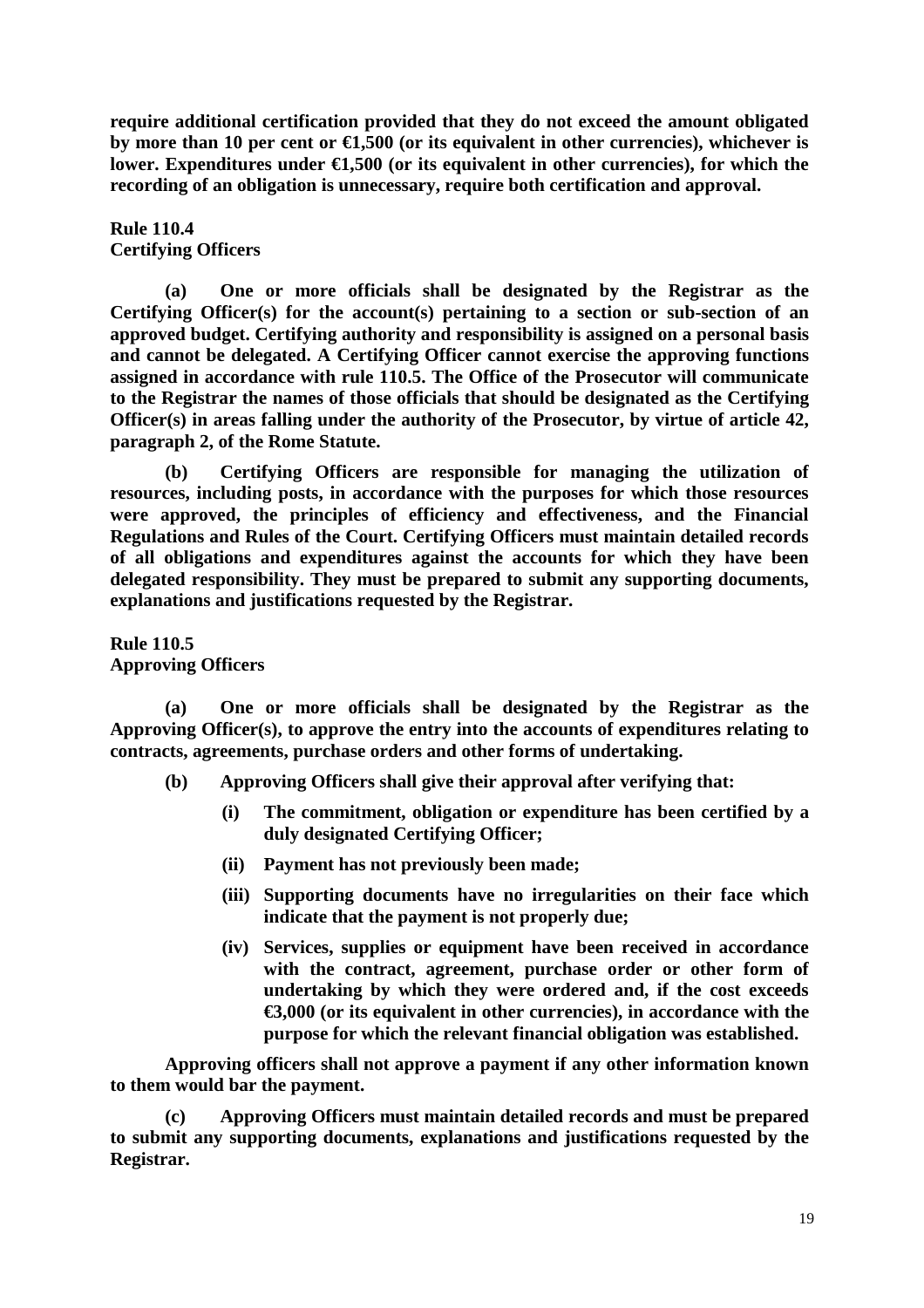**(d) Approving authority and responsibility is assigned on a personal basis and cannot be delegated. An Approving Officer cannot exercise the certifying functions assigned in accordance with rule 110.4 or the bank signatory functions assigned in accordance with rule 108.2.** 

### **Rule 110.6**

#### **Establishment and revision of obligations**

 **(a) Apart from the employment of staff against an authorized staffing table, and consequential commitments under the Staff Regulations and Rules, no undertaking, including by contract, agreement or purchase order, for an amount**  exceeding  $\epsilon$ 3,000 (or its equivalent in other currencies) shall be entered into until the **appropriate credit(s) has/have been reserved in the accounts. This shall be done through the recording of an obligation(s), against which relevant payments or disbursements, made only on fulfilment of contractual and other obligations, shall be recorded as expenditure. An obligation shall be recorded in the accounts as unliquidated during the period set forth in regulation 4.5 and until such point as it is reobligated, liquidated or cancelled in accordance with regulation 4.5.** 

 **(b) If, in the time that elapses between the establishment of an obligation and the processing of final payment, the cost of the relevant goods or services has, for**  whatever reason, increased by less than  $\epsilon$ 3,000 (or its equivalent in other currencies) or **10 per cent of the obligation, whichever is lower, no change need be made to the amount of the original obligation. If, however, the increase in costs exceeds either of these thresholds, the original obligation must be revised to reflect this increase in requirements and further certification is required. All increases in obligations, including those resulting from currency fluctuations, shall be subject to the same procedures as apply to the incurring of original obligations.** 

#### **Rule 110.7**

**Review, re-obligation and cancellation of obligations** 

 **(a) Outstanding obligations must be reviewed periodically by the responsible Certifying Officer(s). If an obligation is determined to be valid but cannot be liquidated during the period set forth in regulation 4.4, the provisions of regulation 4.5 shall be applied. Obligations that are no longer valid shall be cancelled from the accounts forthwith, and the resulting credit surrendered.** 

 **(b) When any obligation previously recorded in the accounts is, for any reason, reduced (other than by payment) or cancelled, the Certifying Officer shall accordingly ensure that appropriate adjustments are recorded in the accounts.** 

#### **Rule 110.8 Obligating documents**

 **An obligation must be based on a formal contract, agreement, purchase order or other form of undertaking, or on a liability recognized by the Court. All obligations must be supported by an appropriate obligating document.**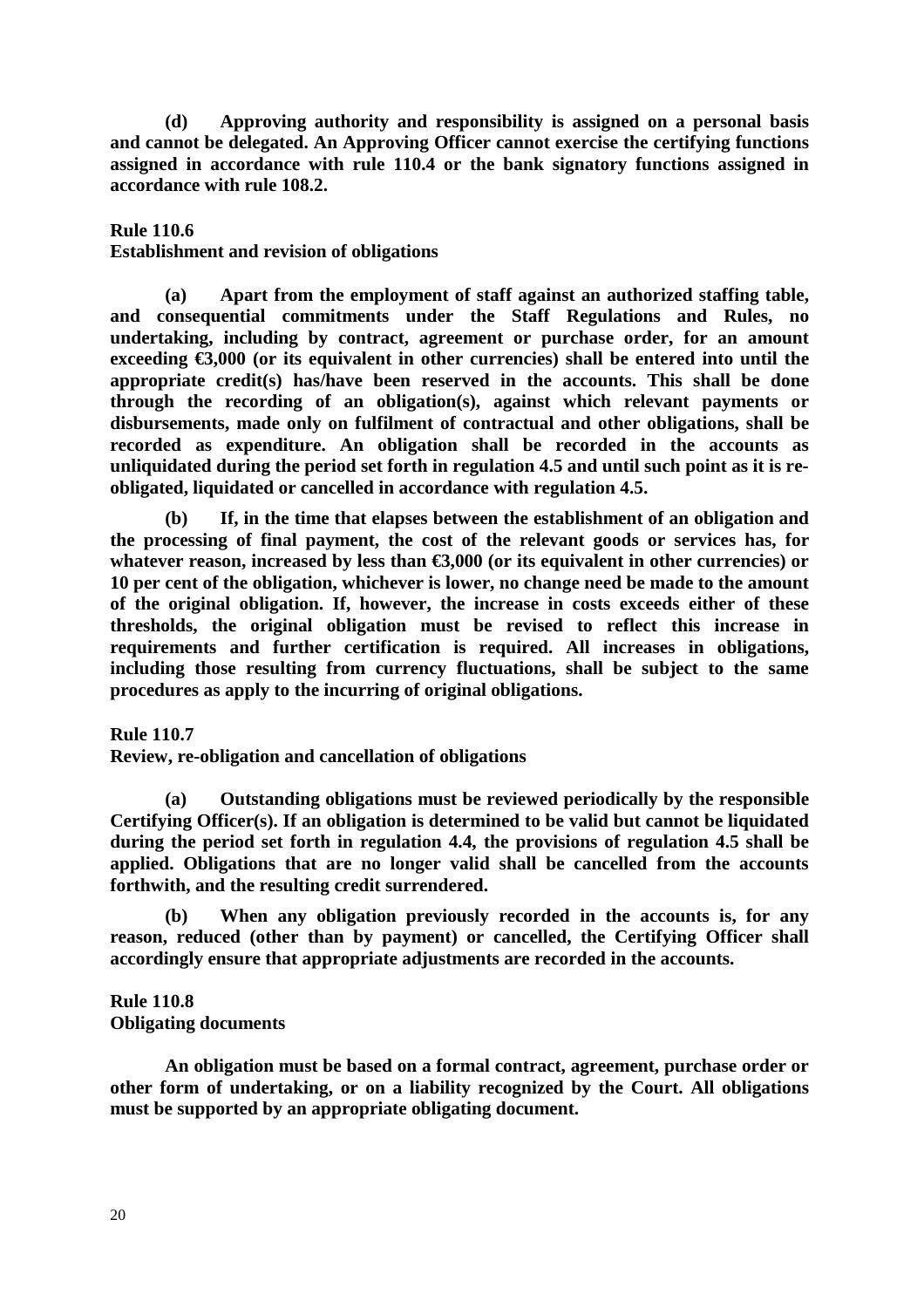**Management services agreements** 

**Rule 110.9** 

**Management and other support services** 

 **(a) Management and other support services may be provided to other international courts or in support of activities in the field of international justice financed from trust funds or special accounts on a reimbursable, reciprocal or other basis as are consistent with the independence and impartiality of the Court as well as its policies, aims and activities. The management and other support service shall be approved by the Registrar and by the Office of the Prosecutor, if the management and other support service is related to areas falling under the authority of the Prosecutor, by virtue of article 42, paragraph 2, of the Rome Statute.** 

Each management services and support services agreement shall be **covered by a written agreement between the Court and the entity on whose behalf the services are to be provided. Such agreements shall, inter alia, specify the services which the Court is to provide in return for full reimbursement to the Court of any costs incurred by the Court in providing these services.** 

 **(c) Separate accounts shall be maintained to record all financial transactions relating to management services agreements. Any interest earned on funds held shall be credited to the respective management services account. The amounts included in the agreement for reimbursement of costs to the Court shall be charged to the related management services account and credited to the Court's account as extrabudgetary income.** 

10.3 The Registrar may make such ex gratia payments as he or she deems to be necessary in the interest of the Court, provided that the statement of such payments shall be submitted to the Assembly of States Parties with the accounts.

10.4 The Registrar may, after full investigation, authorize the writing-off of losses of cash, stores and other assets, provided that a statement of all such amounts written off shall be submitted to the Auditor with the accounts and reported to the Assembly of States Parties.

### **Writing off losses of cash, receivables and property**

### **Rule 110.10**

**Writing off losses of cash and receivables** 

 **(a) The Registrar may, after full investigation, authorize the writing off of losses of cash and the book value of accounts and receivables deemed to be irrecoverable. A detailed statement of losses of cash and receivables shall be provided to the Auditor not later than three months following the end of the financial period.** 

 **(b) The investigation shall, in each case, fix the responsibility, if any, attaching to any Court official for the loss or losses. Such official(s) may be required to reimburse the Court either partially or in full. Final determination as to all charges to be made against staff members or others as the result of losses will be made by the Registrar.**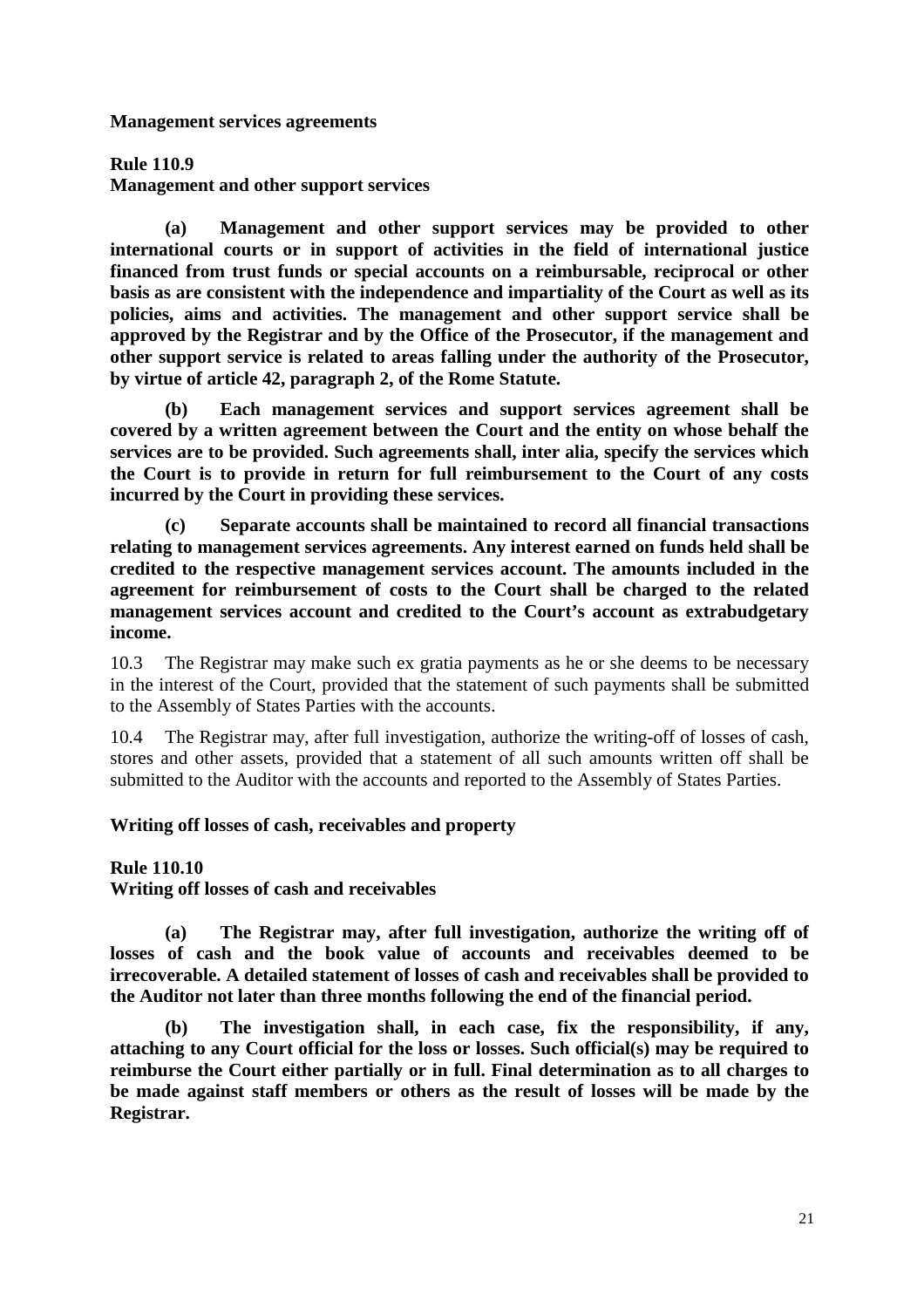# **Rule 110.11 Writing off losses of property**

 **(a) The Registrar may, after full investigation, authorize the writing off of losses of property of the Court, and adjust the record to bring the balance shown into conformity with actual, physical property. A detailed statement of losses of nonexpendable property shall be provided to the Auditor not later than three months following the end of the financial period.** 

 **(b) The investigation shall, in each case, fix the responsibility, if any, attaching to any Court official for the loss or losses. Such official(s) may be required to reimburse the Court either partially or in full. Final determination as to all charges to be made against staff members or others as a result of losses will be made by the Registrar.** 

10.5 Substantial purchases of equipment, supplies and other requirements as specified in the Financial Rules shall be by tender. Such tenders shall be invited by advertisement, except where the Registrar, with the approval of the Presidency, and in accordance with the Financial Rules, deems that, in the interests of the Court, a departure from the rule is desirable.

### **Procurement**

### **Rule 110.12 General principles**

 **Procurement functions include all actions necessary for the acquisition, by purchase or lease, of property, including products and real property, and of services, including works. The following general principles shall be given due consideration when exercising the procurement functions of the Court:** 

- **(a) Best value for money;**
- **(b) Fairness, integrity and transparency;**
- **(c) Effective international competition;**
- **(d) The interests of the Court.**

### **Rule 110.13**

**Authority and responsibility on procurement** 

 **(a) The Registrar is accountable for all procurement functions of the Court. He/she shall establish the procurement systems of the Court and shall ensure that procurement functions are carried out in accordance with the relevant financial regulations and rules. To this end, the Registrar shall:** 

- **(i) Establish the necessary controls, including those for delegation of authority;**
- **(ii) Issue administrative instructions to protect the integrity of the procurement process and the interests of the Court;**
- **(iii) Establish Procurement Review Committees (rule 110.14).**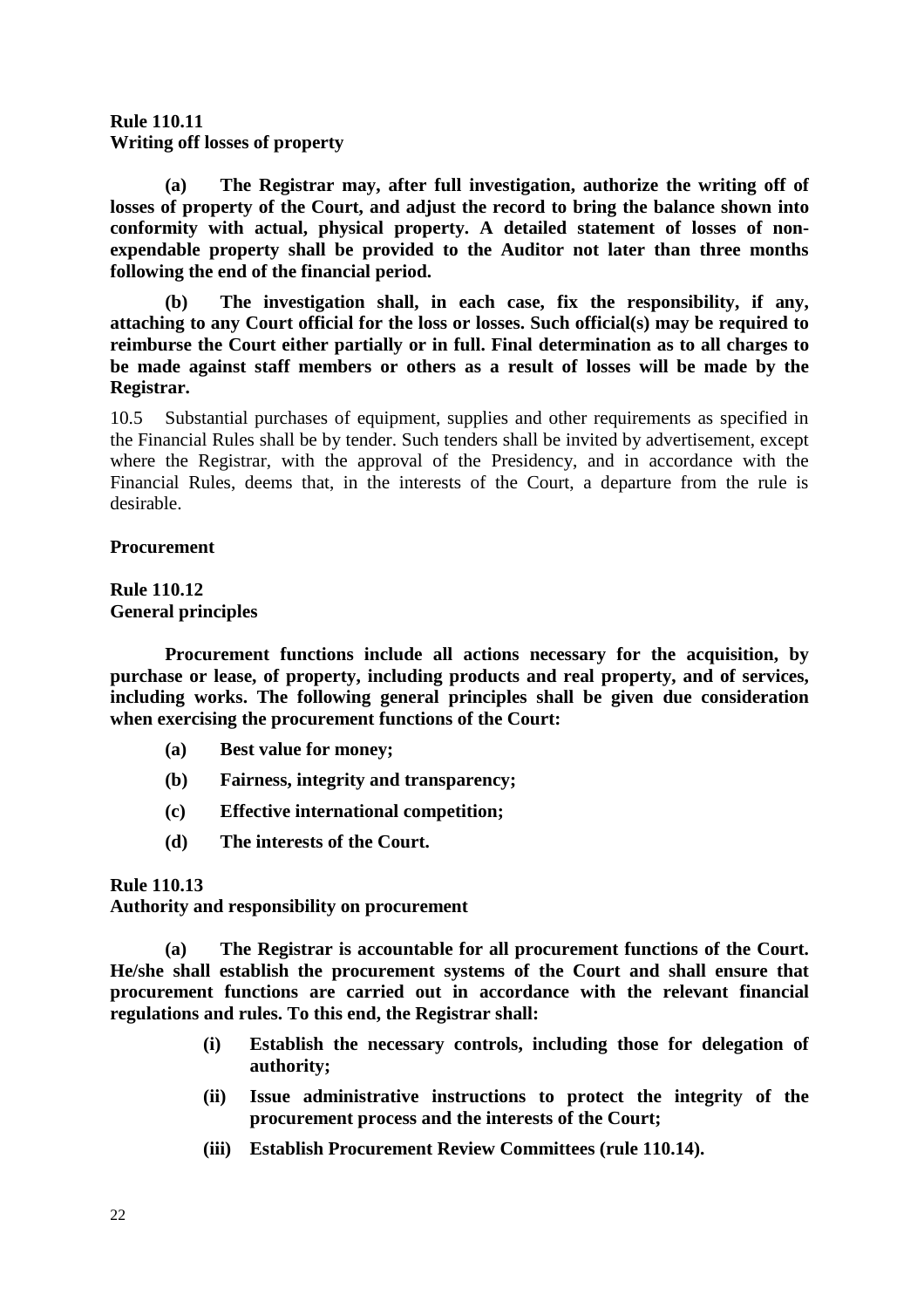**(b) No procurement contract shall be entered into on behalf of the Court except by the Registrar or a chief procurement officer designated by the Registrar. With regard to other procurement functions, authority may be further delegated to other officials.** 

#### **Rule 110.14**

### **Procurement Review Committees**

 **(a) The Registrar shall establish a Procurement Review Committee at the seat of the Court, to render written advice to the Registrar on procurement actions leading to the award or amendment of procurement contracts, which, for purposes of these Regulations and Rules, includes agreements or other written instruments such as purchase orders, and contracts that involve income to the Court. The Registrar shall establish the composition and the terms of reference of the Committee, which shall include the types and monetary values of proposed procurement actions subject to review.** 

 **(b) At offices away from the seat of the Court, the Registrar may, in consultation with the head of that office, establish Procurement Review Committees, if this is warranted by the volume of local procurement actions of that office.** 

 **(c) Where the advice of a Procurement Review Committee is required, no commitment may be entered into before such advice is acted upon by the Registrar or his/her authorized delegate. In cases where the Registrar or his/her authorized delegate decides not to accept the advice of such Committee, he/she shall record in writing the reasons for the decision.** 

### **Rule 110.15 Competition**

 **Except as provided in rule 110.17, procurement contracts shall be awarded on the basis of effective competition, and to this end the competitive process shall, as necessary, include:** 

 **(a) Acquisition planning for developing an overall procurement strategy and procurement methodologies;** 

- **(b) Market research for identifying potential suppliers;**
- **(c) Consideration of prudent commercial practices;**

 **(d) Formal methods of solicitation, utilizing invitations to bid or requests for proposals on the basis of advertisement or direct solicitation of invited suppliers; or informal methods of solicitation, such as requests for quotations. The Registrar shall issue administrative instructions concerning the types of procurement activities and monetary values for which such methods of solicitation are to be used.** 

 **Competition should be on as wide a geographical basis as practicable and suited to market circumstances. The Registrar may, however, in the interest of the Court, determine that specific invitations to bid or requests for proposals shall be limited to suppliers from States Parties only.**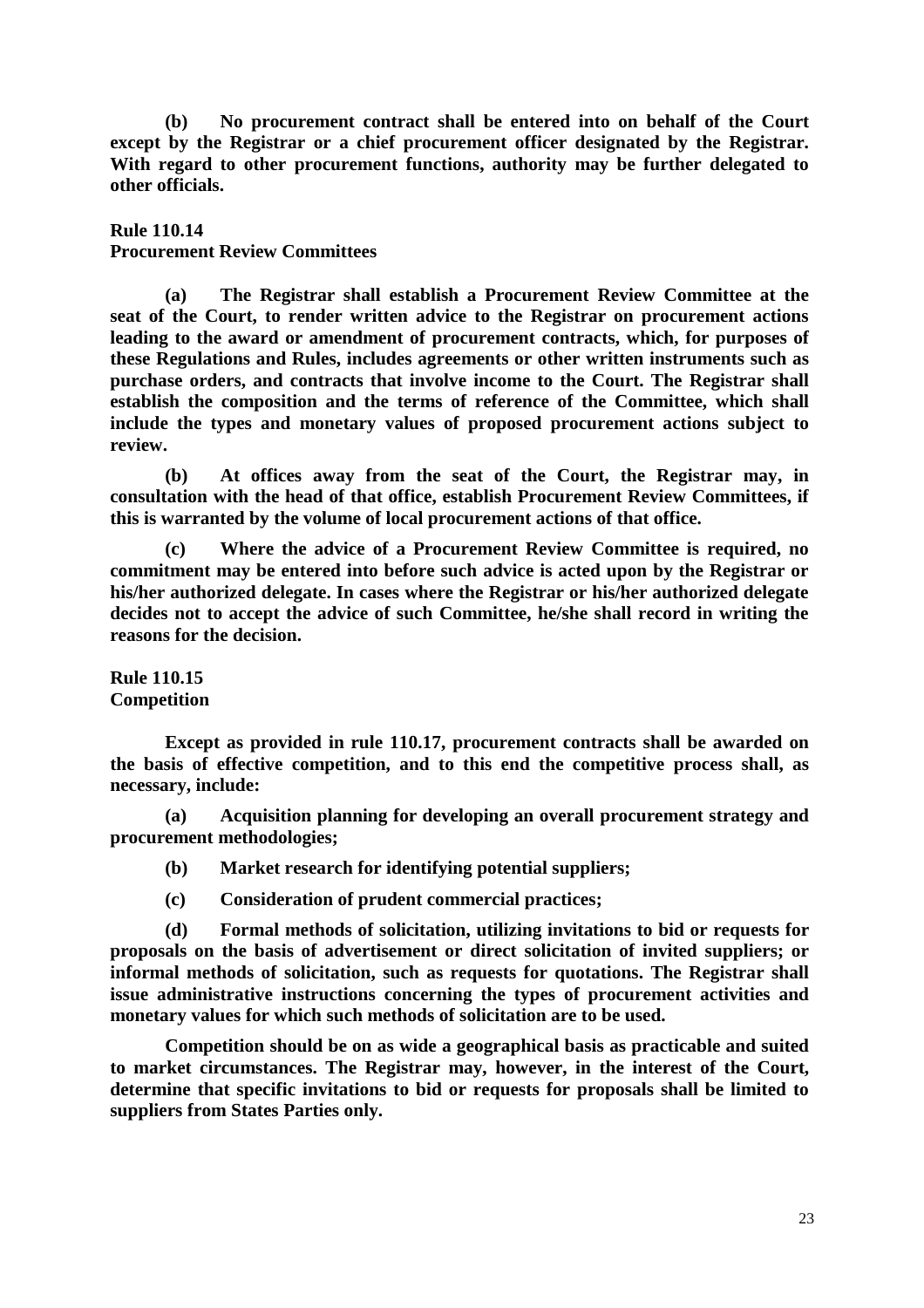**Rule 110.16 Formal methods of solicitation** 

 **(a) When a formal invitation to bid has been issued, the procurement contract shall be awarded to the qualified bidder whose bid substantially conforms to the requirements set forth in the solicitation document and is evaluated to be the lowest cost to the Court.** 

 **(b) When a formal request for proposals has been issued, the procurement contract shall be awarded to the qualified proposer whose proposal is the most responsive to the requirements set forth in the solicitation document.** 

 **(c) The Registrar may, in the interest of the Court, reject bids or proposals for a particular procurement action, recording the reasons for rejection in writing. The Registrar shall then determine whether to undertake a new solicitation, or to directly negotiate a procurement contract pursuant to rule 110.17 (b), or to terminate or suspend the procurement action.** 

**Rule 110.17** 

**Exceptions to the use of formal methods of solicitation** 

 **(a) The Registrar may determine for a particular procurement action that using formal methods of solicitation is not in the best interest of the Court:** 

- **(i) When there is no competitive marketplace for the requirement, such as where a monopoly exists, where prices are fixed by legislation or government regulation, or where the requirement involves a proprietary product or service;**
- **(ii) When there has been a previous determination or there is a need to standardize the requirement;**
- **(iii) When the proposed procurement contract is the result of cooperation with an organization of the United Nations system, pursuant to rule 110.18;**
- **(iv) When offers for identical products and services have been obtained competitively within a reasonable period and the prices and conditions offered remain competitive;**
- **(v) When, within a reasonable prior period, a formal solicitation has not produced satisfactory results;**
- **(vi) When the proposed procurement contract is for the purchase or lease of real property;**
- **(vii) When there is a genuine exigency for the requirement;**
- **(viii) When the proposed procurement contract relates to obtaining services that cannot be objectively evaluated;**
- **(ix) When the Registrar has determined that a formal solicitation will not give satisfactory results;**
- **(x) When the value of the procurement is below the monetary threshold established for formal methods of solicitation.**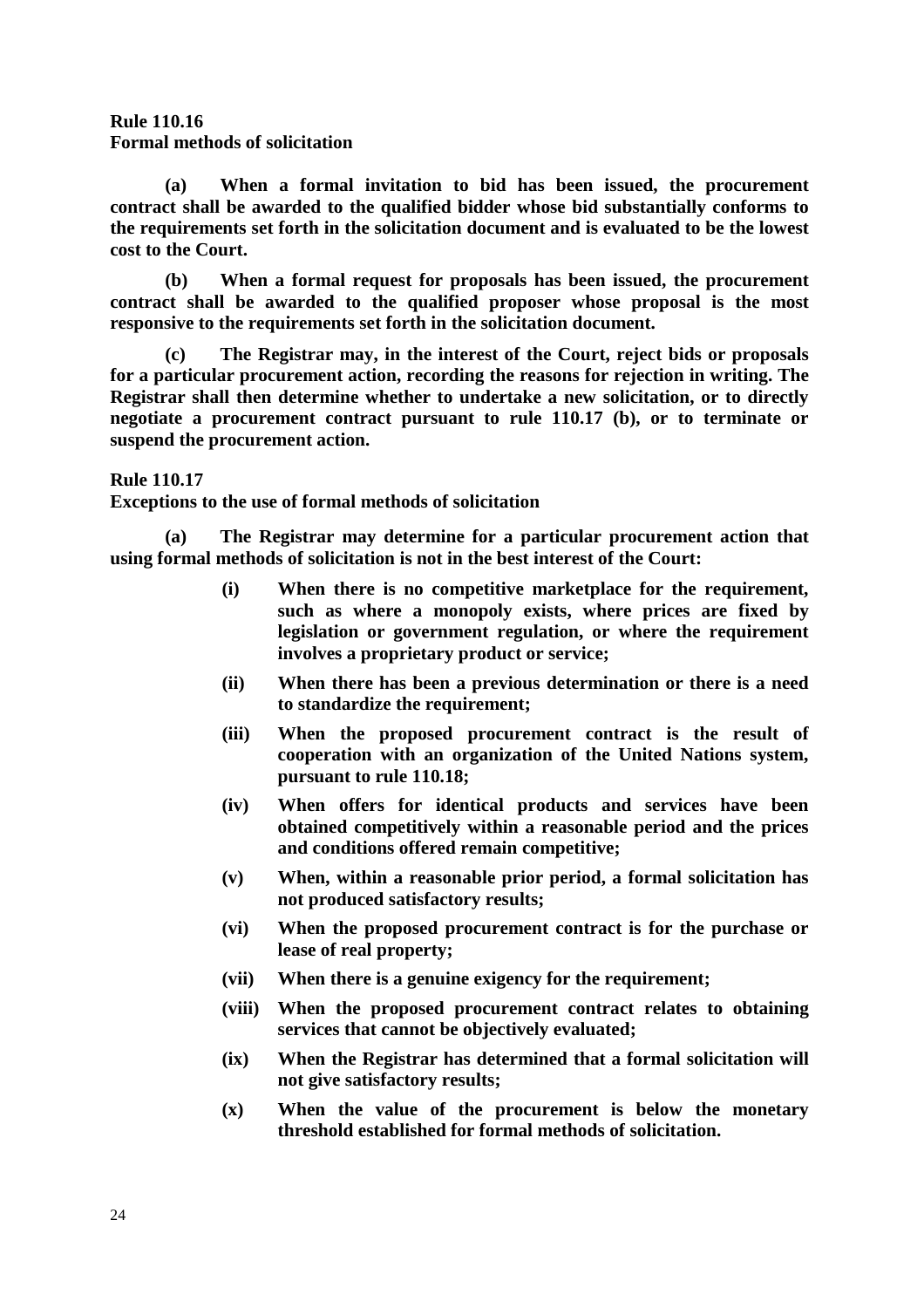**(b) When a determination is made pursuant to paragraph (a) above, the Registrar shall record the reasons in writing and may then award a procurement contract, either on the basis of an informal method of solicitation, or on the basis of a directly negotiated contract, to a qualified vendor whose offer substantially conforms to the requirement at an acceptable price.** 

**Rule 110.18 Cooperation** 

 **(a) The Registrar may cooperate with organizations of the United Nations system to meet the procurement requirements of the Court, including those of offices away from the seat of the Court, provided that the regulations and rules of those organizations are consistent with those of the Court. The Registrar may, as appropriate, enter into agreements for such purposes. Such cooperation may include carrying out common procurement actions together, or the Court entering into a contract in reliance on a procurement decision of a United Nations organization, or requesting a United Nations organization to carry out procurement activities on behalf of the Court.** 

 **(b) The Registrar may, to the extent authorized by the Committee on Budget and Finance, cooperate with the Government of a State Party, another public international organization, non-governmental organization or specialized private enterprise in respect of procurement activities and, as appropriate, enter into agreements for such purposes.** 

**Rule 110.19 Written contracts** 

 **(a) Written procurement contracts shall be used to formalize every procurement for a monetary value over specific thresholds established by the Registrar. Such arrangements shall, as appropriate, specify in detail:** 

- **(i) The nature of the products or services being procured;**
- **(ii) The quantity being procured;**
- **(iii) The contract or unit price;**
- **(iv) The period covered;**
- **(v) Conditions to be fulfilled, including the Court's general conditions of contract;**
- **(vi) Terms of delivery and payment;**
- **(vii) Name and address of supplier.**

 **(b) The requirement for written procurement contracts shall not be interpreted to restrict the use of any electronic means of data interchange. Before using any electronic means of data interchange, the Registrar shall ensure that the electronic data interchange system is capable of ensuring authentication and confidentiality of the information.**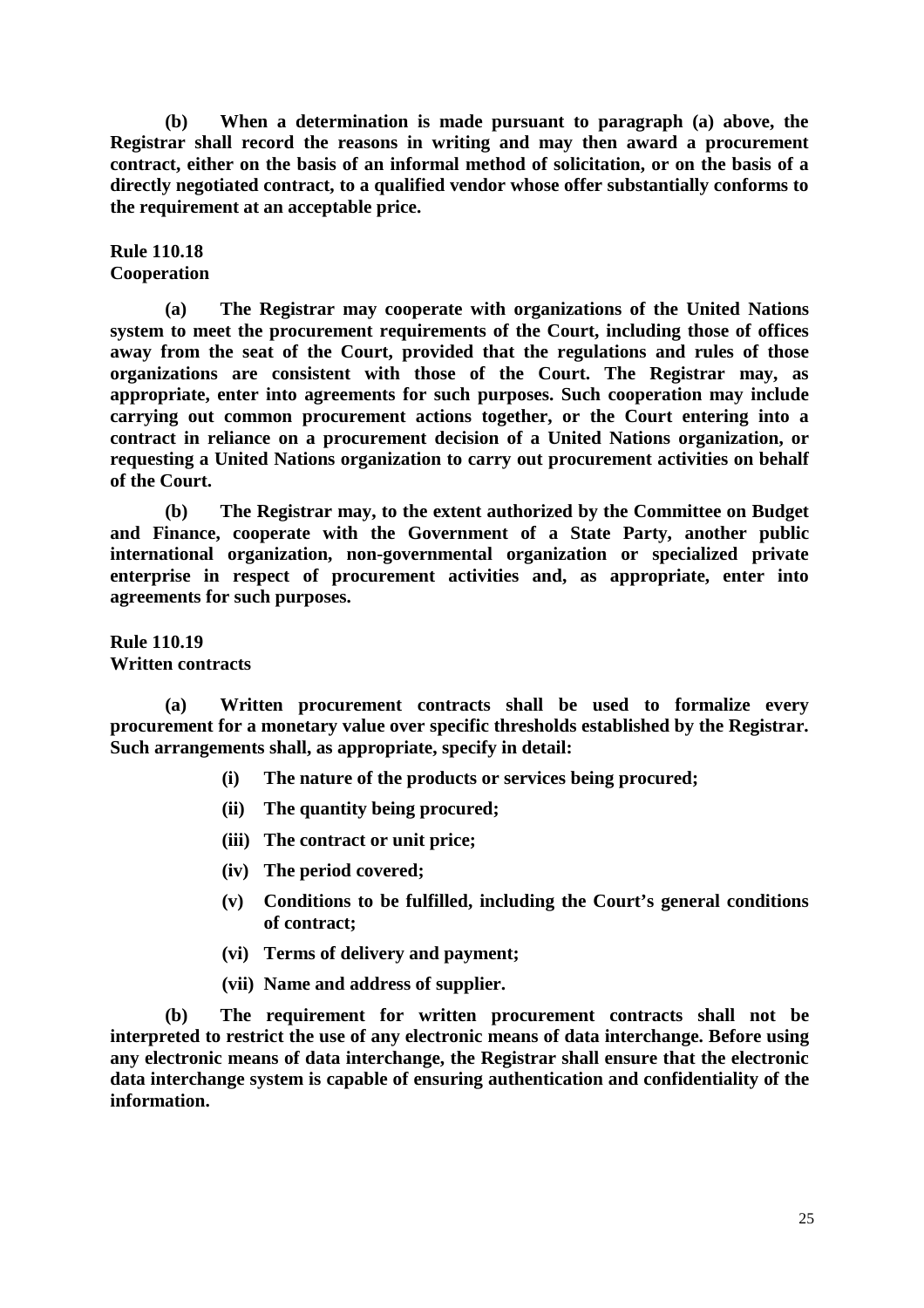#### **Property management**

### **Rule 110.20**

**Authority and responsibility on property management**

 **(a) The Registrar is responsible for the management of the property of the Court, including all systems governing its receipt, recording, utilization, safe keeping, maintenance and disposal, including by sale, and shall designate the officials responsible for performing property management functions.** 

 **(b) A summary statement of non-expendable Court property shall be provided to the Auditor not later than three months following the end of the financial period (see rule 111.8 (b) (ii)).** 

**Rule 110.21 Physical inventories** 

 **Physical inventories shall be taken of supplies, equipment or other property of the Court or entrusted to the charge of the Court at such intervals as deemed necessary to ensure adequate control over such property. Where property is of a kind used and/or administered by only one organizational unit, the Registrar may, at his or her discretion, delegate his or her responsibility for making arrangements for the conduct of physical inventories to the head of that organizational unit.** 

**Rule 110.22 Property Survey Board** 

 **(a) The Registrar shall establish a Property Survey Board, to render written advice to her/him in respect of loss, damage or other discrepancy regarding the property of the Court. The Registrar shall establish the composition and terms of reference of the Board, which shall include procedures for determining the cause of such loss, damage or other discrepancy, the disposal action in accordance with rule 110.27, and the degree of responsibility, if any, attaching to any Court official or other party for such loss, damage or other discrepancy.** 

 **(b) Where the advice of the Board is required, no final action in respect of the loss, damage or other discrepancy may be taken before such advice is received. In cases where the Registrar decides not to accept the advice of the Board, she/he shall record in writing the reasons for that decision.** 

**Rule 110.23 Receipt of supplies and equipment** 

 **All supplies, equipment or other property received by the Court shall immediately be inspected to ensure that their condition is satisfactory and in accordance with the terms of the related purchase contract. A receiving report shall be issued for all items received and they shall immediately be entered into the appropriate property inventory.**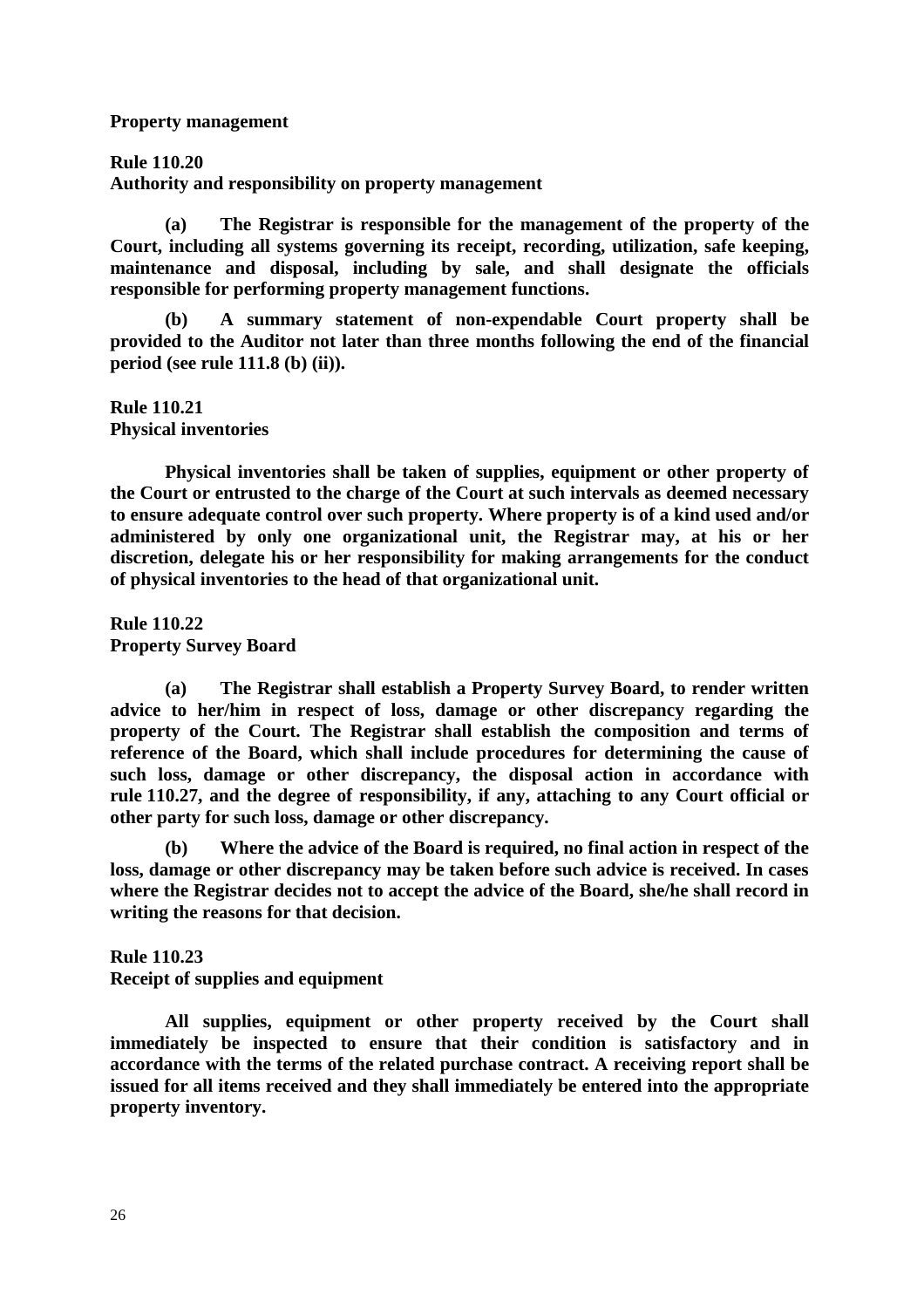### **Rule 110.24 Property issues to individuals**

 **The issue to individuals of equipment or other property for their use (e.g. tools, cameras, etc.) shall be recorded in the property records as "issued on loan". The records shall be supported by a receipt from the individual concerned, and such receipts shall be renewed every year. In case the individual is transferred to another organizational unit or is separated from the service, the property shall be returned to stock and the loan record cancelled.** 

### **Rule 110.25**

### **Transfer between organizational units**

 **Issues of supplies, equipment or other property from one organizational unit to another which are not expected to be returned shall be transferred from the records of the issuing organizational unit to the records of the receiving unit. In such cases, the latter shall provide a receipt to support the records of the issuing unit. Where there is an expectation of an eventual return of the items to the issuing unit, it will be shown as "issued on loan" in the records of the issuing unit and as "received on loan" in the records of the receiving unit.** 

**Rule 110.26 Vouchers** 

 **All transactions related to supplies, equipment or other property shall be recorded, and these records shall be supported by appropriate vouchers or evidence of receipt and issue, except for such items where the maintenance of detailed records is deemed to be uneconomical or impractical by the Registrar and the Auditor.** 

#### **Rule 110.27**

#### **Sale/disposal of property**

 **(a) The Registrar shall be responsible for the disposal of property by sale. He/she may delegate authority as necessary.** 

 **(b) Sales of supplies, equipment or other property declared surplus or unserviceable shall be based on competitive bidding, unless the Property Survey Board:** 

- (i) Estimates that the sales value is less than  $\epsilon$ 5000;
- **(ii) Considers that the exchange of property in partial or full payment for the replacement equipment or supplies is in the best interests of the Court;**
- **(iii) Deems it appropriate to transfer surplus property from one office or programme for use in another and determines the fair market value at which the transfer(s) shall be effected;**
- **(iv) Determines that the destruction of the surplus or unserviceable material will be more economical or is required by law or by the nature of the property;**
- **(v) Determines that the interests of the Court will be served by disposal by gift or at nominal prices to the United Nations or any other intergovernmental organization, a Government or government agency or some other non-profit organization.**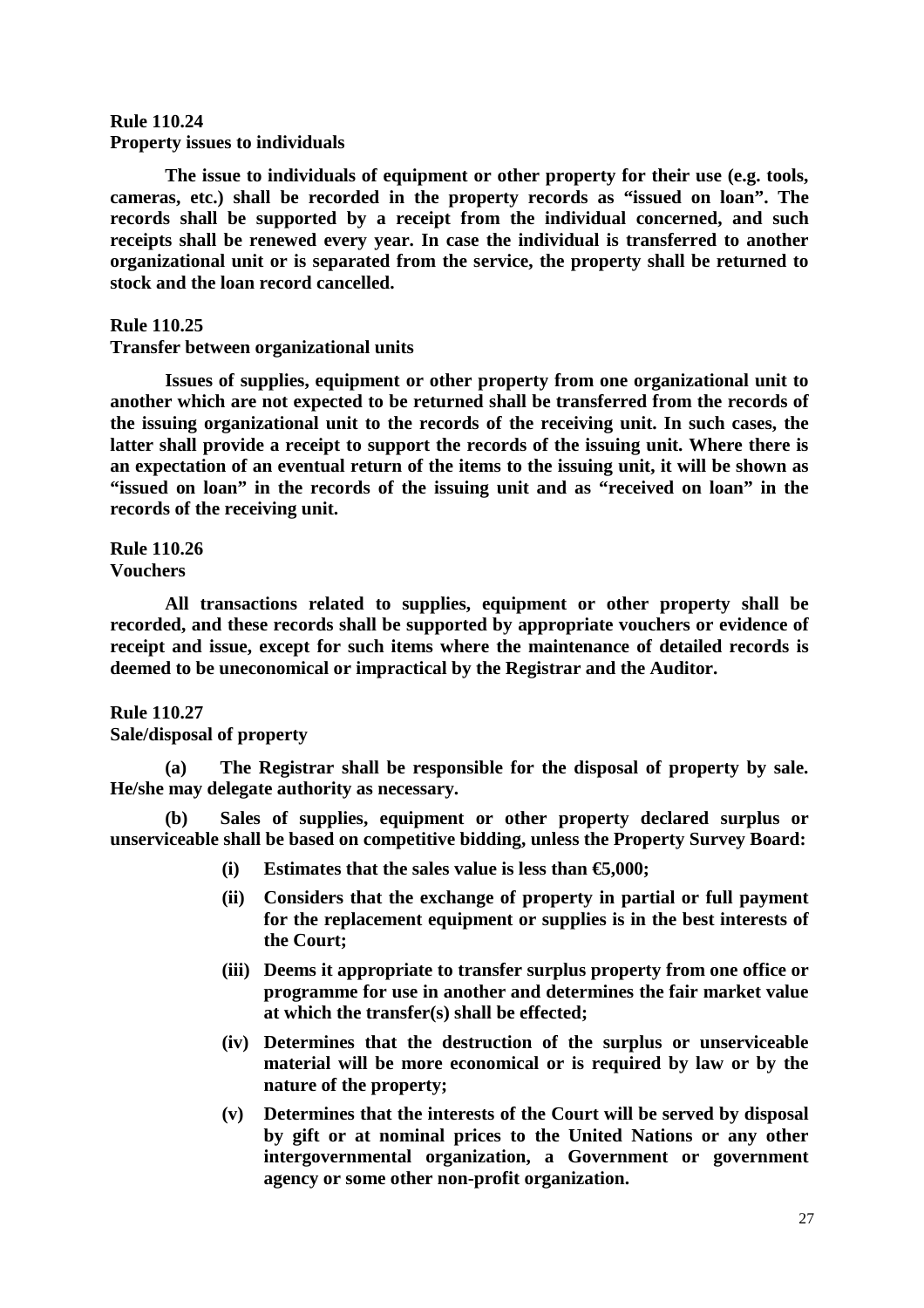# **(c) Except as provided for in paragraph (b) above, property shall be sold on the basis of payments on or before delivery.**

# **Regulation 11 The accounts**

11.1 The Registrar shall submit to the Auditor accounts for the financial period not later than 31 March following the end of such period. In addition, the Registrar shall maintain, for management purposes, such accounting records as are necessary. The accounts for the financial period shall show:

- (a) The income and expenditures of all funds;
- (b) The status of appropriations, including:
	- (i) The original budget appropriations;
	- (ii) The appropriations as modified by any transfers;
	- (iii) Credits, if any, other than the appropriations adopted by the Assembly of States Parties;
	- (iv) The amounts charged against those appropriations and/or other credits;
- (c) The assets and liabilities of the Court.

 The Registrar shall also give such other information as may be appropriate to indicate the current financial position of the Court.

11.2 The accounts of the Court shall be presented in the currency of the statutory headquarters of the Court. Accounting records may, however, be kept in such other currency as the Registrar may deem necessary.

11.3 Appropriate separate accounts shall be maintained for all trust funds, reserve and special accounts.

# **Rule 111.1**

### **Authority and responsibility for accounts**

 **Responsibility for the accounts is assigned to the Registrar. He/she shall prescribe and maintain financial records and subsidiary records. He/she shall establish all accounting procedures of the Court and designate the officials responsible for performing accounting functions.** 

**Rule 111.2 Principal accounts** 

 **In accordance with regulations 11.1 and 11.3, the principal accounts of the Court shall include detailed, comprehensive and up-to-date records of assets and liabilities for all sources of funds. The principal accounts shall consist of:** 

- **(a) Programme budget accounts, showing** 
	- **(i) Original appropriations;**
	- **(ii) Appropriations as modified by transfers;**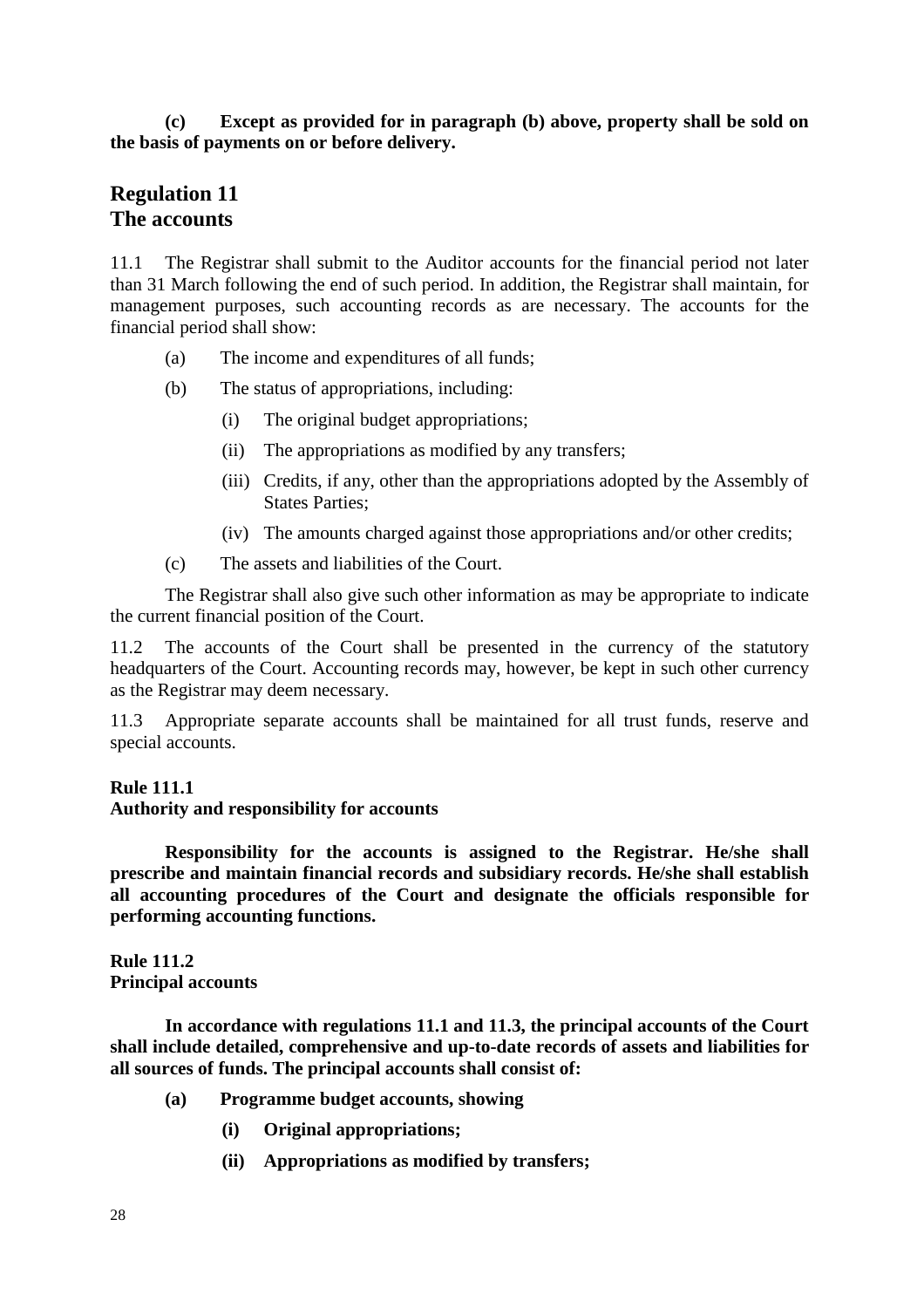- **(iii) Credits (other than appropriations made available by the Assembly of States Parties);**
- **(iv) Expenditures, including payments and other disbursements and unliquidated obligations;**
- **(v) Unencumbered balances of allotments and appropriations;**

 **(b) General ledger accounts, showing: all cash at banks, investments, receivables and other assets, payables and other liabilities;** 

 **(c) The Working Capital Fund and all trust funds or other special accounts.** 

#### **Rule 111.3 Accrual basis accounting**

 **Unless otherwise directed by the Registrar, or by the particular terms governing the operation of a trust fund, reserve or special account, all financial transactions shall be recorded in the accounts on an accrual basis.** 

### **Rule 111.4 Currency of accounting records**

 **All accounts shall be maintained in euros. At offices away from the seat of the Court, accounts may also be maintained in the currency of the country in which they are situated provided that all amounts are recorded both in local currency and in the euro equivalent.** 

**Rule 111.5 Accounting for exchange rate fluctuations** 

 **(a) The Registrar shall establish the operational rates of exchange between the euro and other currencies, on the basis of the operational rates of exchange established by the Secretariat of the United Nations. The operational rate(s) of exchange shall be used for the recording of all Court transactions.** 

 **(b) Payments in currencies other than the euro will be determined on the basis of the operational rate(s) of exchange prevailing at the time of payment. Any difference between the actual amount(s) received on exchange and the amount(s) that would have been obtained at the operational rate(s) of exchange shall be accounted for as loss or gain on exchange.** 

 **(c) When closing the final accounts for a financial period, any negative balance on the account for "loss or gain on exchange" shall be debited to the relevant budget account, while any positive balance shall be credited to miscellaneous income.** 

### **Rule 111.6**

**Accounting for proceeds from the sale of property** 

 **The proceeds from the sale of property shall be credited as miscellaneous income except:**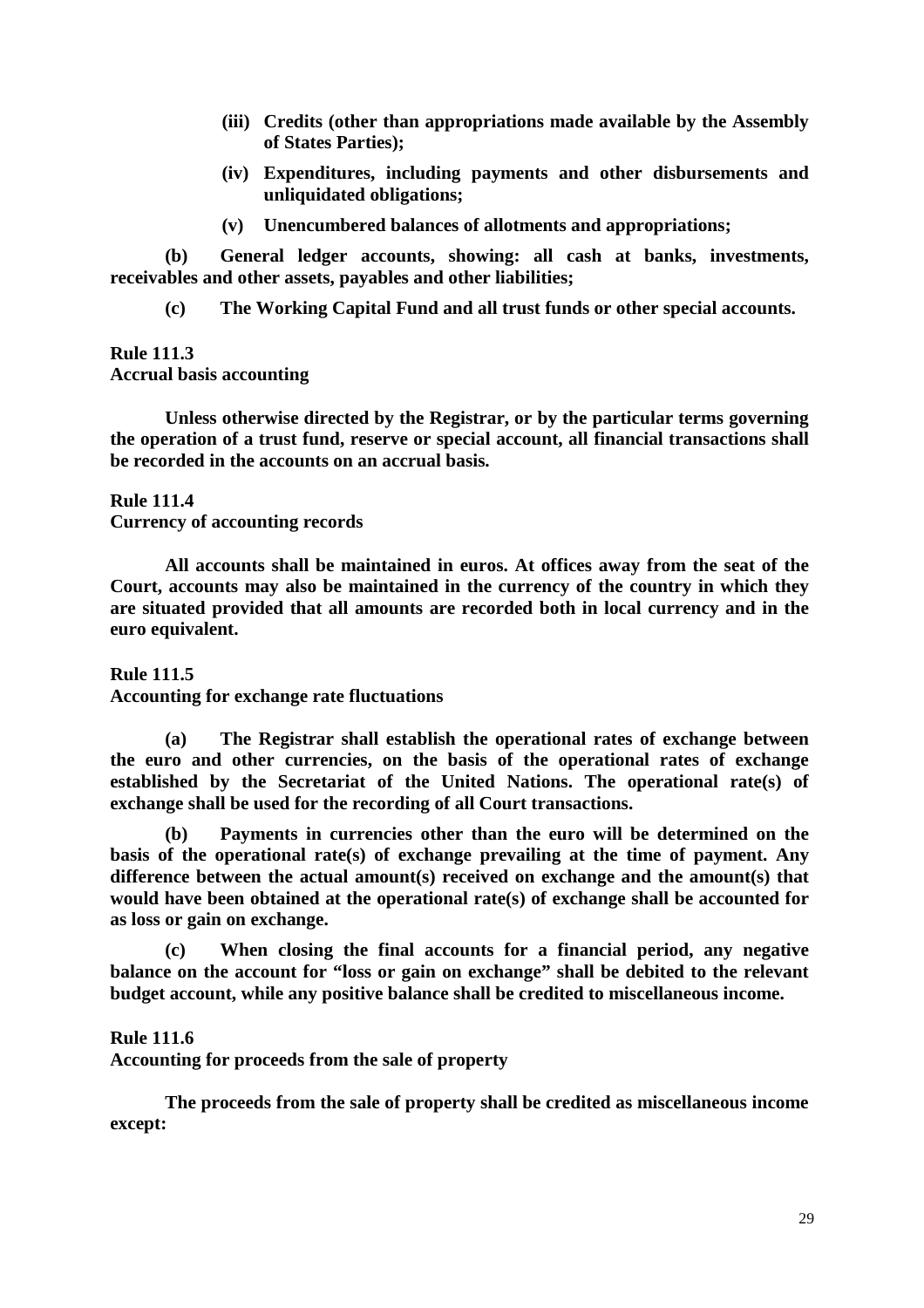**(a) Where the Property Survey Board has recommended the application of these proceeds directly against the purchase price of replacement equipment or supplies (any balance shall be taken into account as miscellaneous income);** 

 **(b) When the trade-in property is not considered to be a sale, and the allowance shall be applied against the cost of the replacement property;** 

 **(c) Where the normal practice is to secure and use certain material or equipment in connection with a contract and to salvage and sell such material or equipment at a later stage;** 

 **(d) When the proceeds from the sale of surplus equipment shall be credited to the relevant programme account, provided that it has not been closed;** 

**When equipment transferred from one programme for use in another and the account of the releasing programme is open, the fair market value of such equipment shall be credited to the account of the releasing programme and charged to the account of the receiving programme.** 

**Rule 111.7 Accounting for commitments against future financial periods** 

 **Obligations established prior to the financial period to which they pertain, pursuant to regulation 3.7 and rule 103.5, shall be recorded against a deferred charge account. Deferred charges shall be transferred to the appropriate account when the necessary appropriations and funds become available.** 

**Rule 111.8 Financial statements** 

 **(a) For all accounts of the Court, financial statements covering the financial period, as of 31 December, shall be submitted to the Auditor in euros not later than 31 March following the end of such period. Copies of financial statements shall also be transmitted to the Committee on Budget an Finance. Additional financial statements may be prepared as and when the Registrar deems necessary.** 

 **(b) Financial statements submitted to the Auditor for all accounts shall include:** 

- **(i) A statement of income, expenditures (including ex gratia payments) and changes in reserves and fund balances;**
- **(ii) A statement of assets (including written-off assets), liabilities, reserves and fund balances;**
- **(iii) A statement of cash flows;**
- **(iv) Such other schedules as may be required;**
- **(v) Notes to the financial statements.**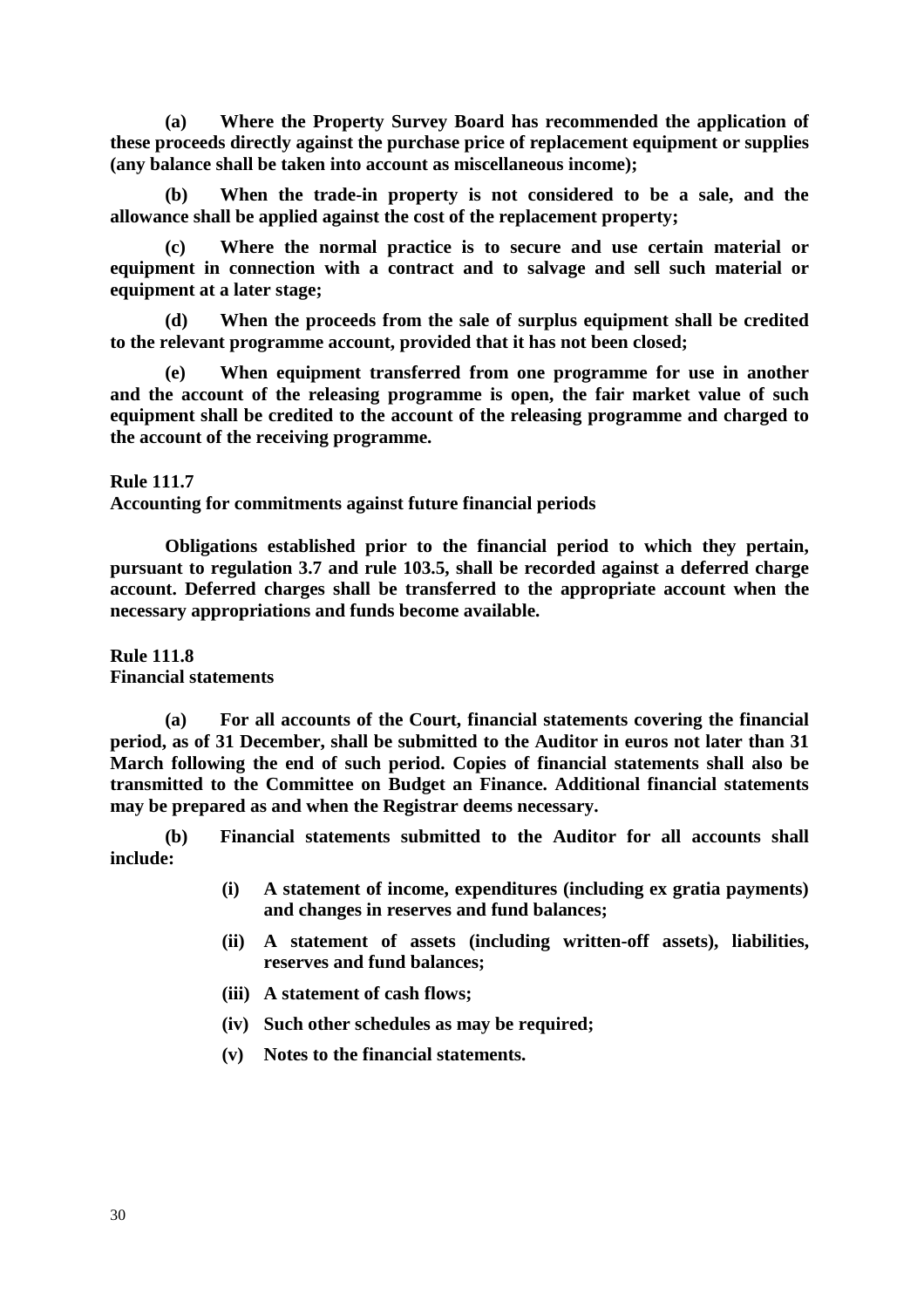## **Rule 111.9 Archives**

 **Accounting records, other financial and property records, and all supporting documents shall be retained for such periods as may be determined by the Registrar, through administrative instruction, in agreement with the Auditor. This period may not be less than ten years. Once this period has elapsed the records and supporting documents may be destroyed on the authority of the Registrar. Where appropriate, such records and supporting documents shall be preserved by electronic means. Records on activities and transactions in areas falling under the authority of the Prosecutor, by virtue of article 42, paragraph 2, of the Rome Statute, may only be destroyed with the explicit consent of the Prosecutor.** 

# **Regulation 12 Audit**

12.1 The Assembly of States Parties shall appoint an Auditor, which may be an internationally recognized firm of auditors or an Auditor General or an official of a State Party with an equivalent title. The Auditor shall be appointed for a period of four years and its appointment may be renewed.

12.2 The audit shall be conducted in conformity with generally accepted common auditing standards, subject to any special directions of the Assembly of States Parties and in accordance with the additional terms of reference set out in the annex to these Regulations.

12.3 The Auditor may make observations with respect to the efficiency of the financial procedures, the accounting system, the internal financial controls and, in general, the administration and management of the Court.

12.4 The Auditor shall be completely independent and solely responsible for the conduct of the audit.

12.5 The Assembly of States Parties may request the Auditor to perform certain specific examinations and issue separate reports on the results.

12.6 The Registrar shall provide the Auditor with the facilities required in the performance of the audit.

12.7 The Auditor shall issue a report on the audit of the financial statements and relevant schedules relating to the accounts for the financial period, which shall include such information as the Auditor deems necessary with regard to matters referred to in regulation 12.3 and in the additional terms of reference as set out in the annex to these Regulations.

12.8 The Registrar, in consultation with the other organs of the Court referred to in article 34, subparagraphs (a) and (c), of the Rome Statute, shall examine the audit reports, including reports referred to in regulation 12.5, and shall forward the financial statements and the audit report to the Committee on Budget and Finance, with such comments on the audit report as they deem appropriate.

12.9 The Committee on Budget and Finance shall examine the financial statements and audit reports, including reports referred to in regulation 12.5 and the comments of the Registrar and other organs of the Court referred to in article 34, subparagraphs (a) and (c), of the Rome Statute, and shall forward them to the Assembly of States Parties, with such comments as it deems appropriate, for consideration and approval.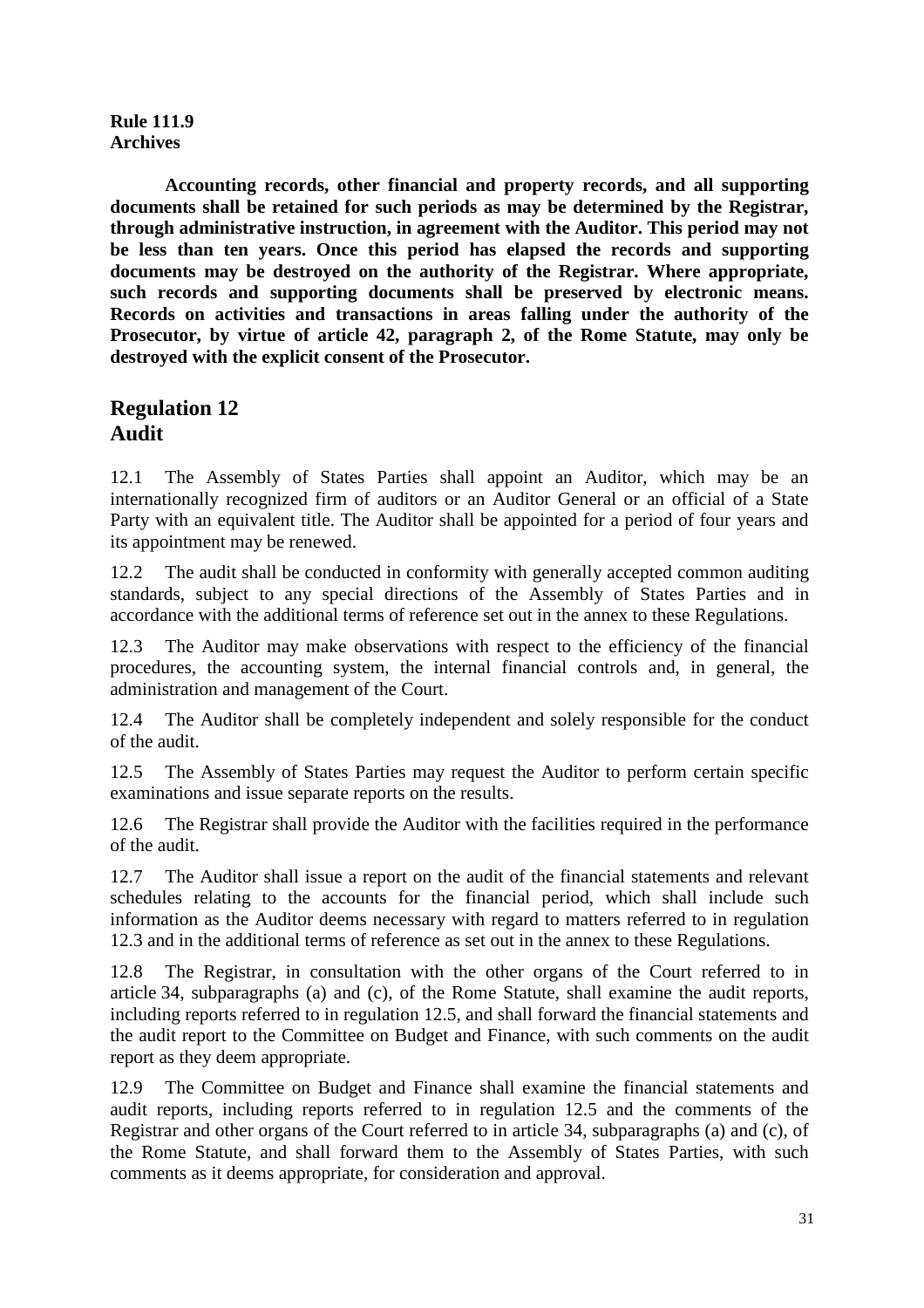# **Regulation 13 General provisions**

13.1 These Regulations shall become effective on a date to be decided upon by the Assembly of States Parties and shall apply to the initial financial period agreed to by the Assembly of States Parties and to subsequent financial periods as provided for in regulation 2.1.

13.2 These Regulations may be amended by the Assembly of States Parties.

### **Rule 113.1 Effective date**

 **These Rules shall become effective on the same day on which the Regulations become effective.** 

**Rule 113.2 Amendment of Rules** 

 **(a) These Rules may be amended by the Assembly of States Parties.** 

 **(b) Unless the Assembly of States Parties is seized of a specific proposal for amendment of a rule, the Presidency, acting upon proposals jointly presented by and in agreement with the Prosecutor and the Registrar, may amend the Rules if the Presidency is convinced that the amendment contributes towards better ensuring the principles of effective financial administration and the exercise of economy, as enshrined in regulation 1.3.** 

 **(c) An amendment enacted by the Presidency will apply provisionally until such time as the Assembly of States Parties, acting upon a recommendation of the Committee on Budget and Finance, decides to endorse the amendment. If the Assembly of States Parties decides not to endorse the amendment, the unamended rule, or any rule that the Assembly of States Parties decides to adopt in its place, shall become effective as of the day on which the Assembly of States Parties takes that decision.**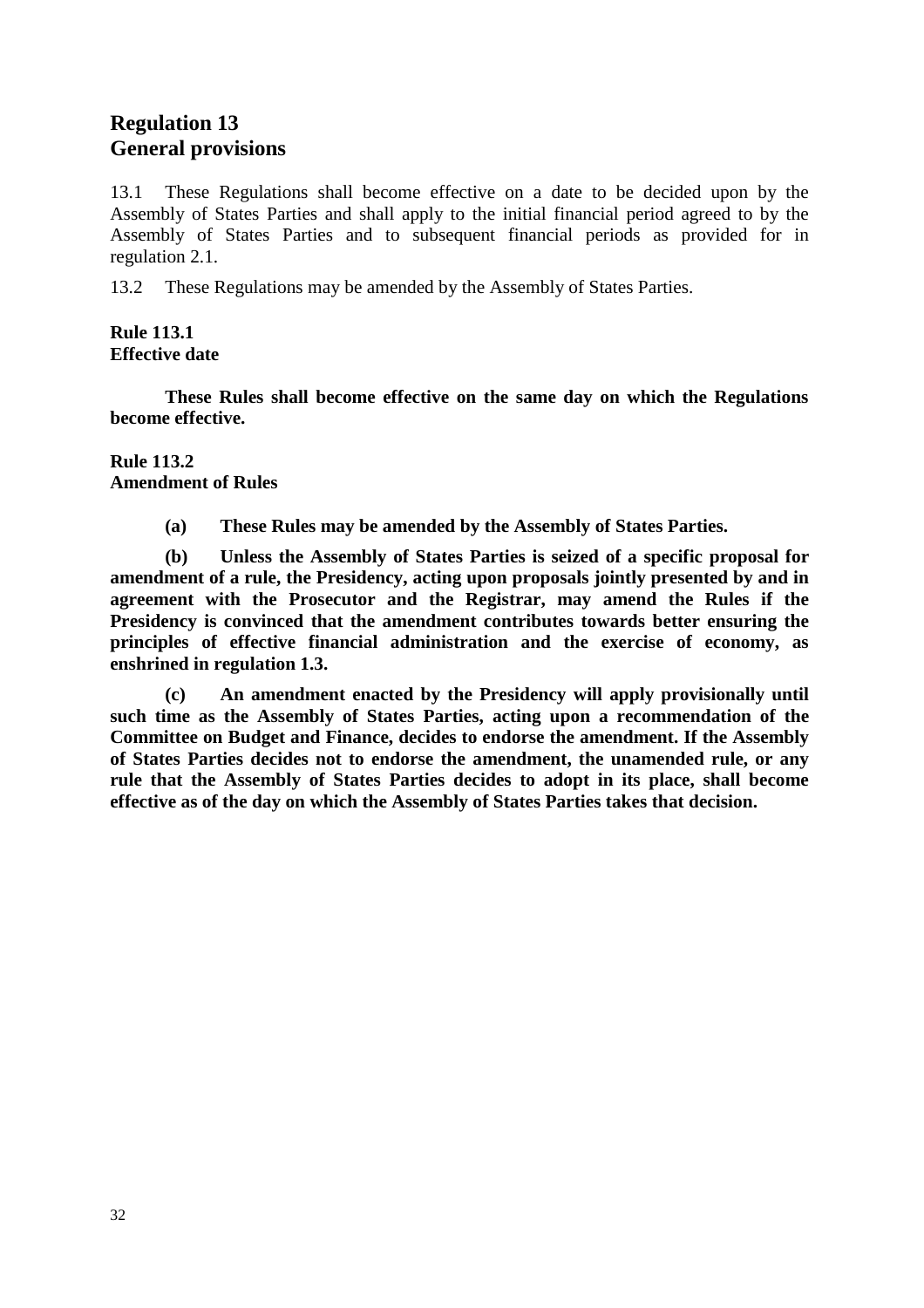# **Annex**

# **Additional terms of reference governing the audit of the International Criminal Court**

1. The Auditor shall perform such audit of the accounts of the Court, including all trust funds and special accounts, as it deems necessary in order to satisfy itself:

 (a) That the financial statements are in accord with the books and records of the Court;

 (b) That the financial transactions reflected in the statements have been in accordance with the financial rules and regulations, the budgetary provisions and other applicable directives;

 (c) That the securities and moneys on deposit and on hand have been verified by certificates received direct from the Court's depositaries or by actual count;

 (d) That the internal controls, including internal oversight, are adequate in the light of the extent of reliance placed thereupon.

2. The Auditor shall be the sole judge as to the acceptance in whole or in part of certifications and representations by the Registrar and may proceed to such detailed examination and verification as it chooses of all financial records, including those relating to supplies and equipment.

3. The Auditor and its staff shall have free access at all convenient times to all books, records and other documentation which are, in the opinion of the Auditor, necessary for the performance of the audit. Information which is classified as privileged and which the Registrar (or a designated senior official) agrees is required by the Auditor for the purposes of the audit and information classified as confidential shall be made available on application. The Auditor and its staff shall respect the privileged and confidential nature of any information so classified which has been made available and shall not make use of it except in direct connection with the performance of the audit. The Auditor may draw the attention of the Court and the Assembly of States Parties to any denial of information classified as privileged which, in its opinion, was required for the purpose of the audit.

4. The Auditor shall have no power to disallow items in the accounts but shall draw the attention of the Registrar, for appropriate action, to any transaction for which it entertains doubt as to legality or propriety. Audit objections, to these or any other transactions, arising during the examination of the accounts shall be communicated immediately to the Registrar.

5. The Auditor (or such of its officers as it may designate) shall express and sign an opinion on the financial statements, which shall read as follows:

 "We have examined the following appended financial statements, numbered ... to ..., properly identified, and relevant schedules of the International Criminal Court for the financial period ended 31 December ... Our examination included a general review of the accounting procedures and such tests of the accounting records and other supporting evidence as we considered necessary in the circumstances."

The opinion shall also state, as appropriate, whether:

 (a) The financial statements present fairly the financial position as at the end of the period and the results of their operations for the period then ended;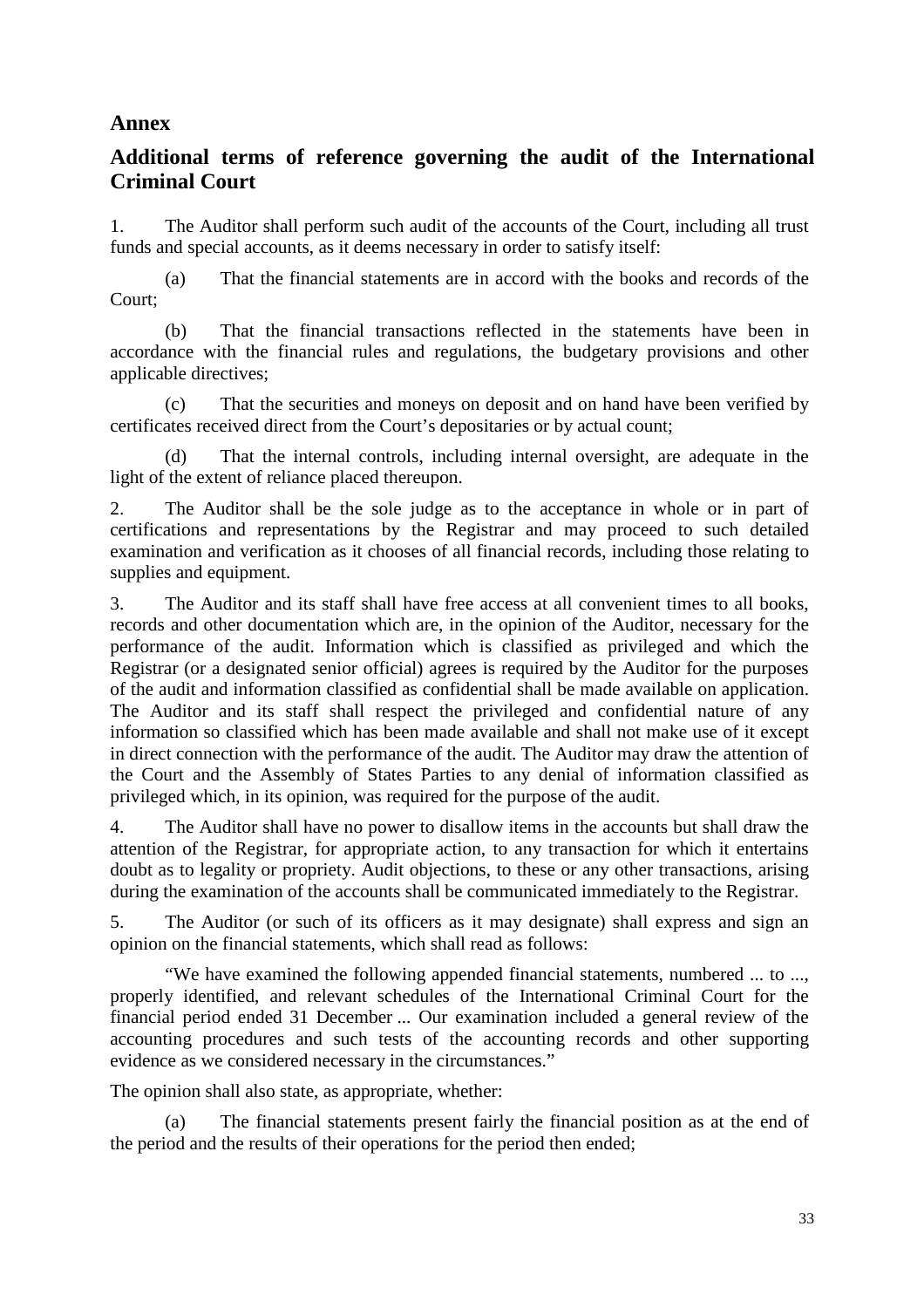(b) The financial statements were prepared in accordance with the stated accounting principles;

 (c) The accounting principles were applied on a basis consistent with that of the preceding financial report;

 (d) Transactions were in accordance with the Financial Regulations and legislative authority.

6. The report of the Auditor on the financial operations of the Court for the financial period shall be submitted to the Assembly of States Parties in accordance with regulations 12.8 and 12.9. It shall indicate:

(a) The type and scope of the Auditor's examination;

 (b) Matters affecting the completeness and accuracy of the accounts, including, where appropriate:

- (i) Information necessary to the correct interpretation of the accounts;
- (ii) Any amounts which ought to have been received but which have not been brought to account;
- (iii) Any amounts for which a legal or contingent obligation exists and which have not been recorded or reflected in the financial statements;
- (iv) Expenditures not properly substantiated;
- (v) Whether proper books of accounts have been kept; where in the presentation of statements there are deviations of a material nature from the generally accepted accounting principles applied on a consistent basis, these should be disclosed;

 (c) Other matters which the Auditor considers should be brought to the notice of the Assembly of States Parties, such as:

- (i) Cases of fraud or presumptive fraud;
- (ii) Wasteful or improper expenditure of the Court's money or other assets, notwithstanding that the accounting for the transaction may be correct;
- (iii) Expenditure likely to commit the Court to further outlay on a large scale;
- (iv) Any defect in the general system or detailed regulations governing the control of receipts and disbursements or of supplies and equipment;
- (v) Expenditure not in accordance with the intention of the Assembly of States Parties after making allowance for duly authorized transfers within the budget;
- (vi) Expenditure in excess of appropriations as amended by duly authorized transfers within the budget;
- (vii) Expenditure not in conformity with the authority which governs it;

 (d) The accuracy or otherwise of the supplies and equipment records as determined by stock-taking and examination of the records;

 (e) If appropriate, transactions accounted for in a previous period concerning which further information has been obtained or transactions in a later period concerning which it seems desirable that the Assembly of States Parties should have early knowledge.